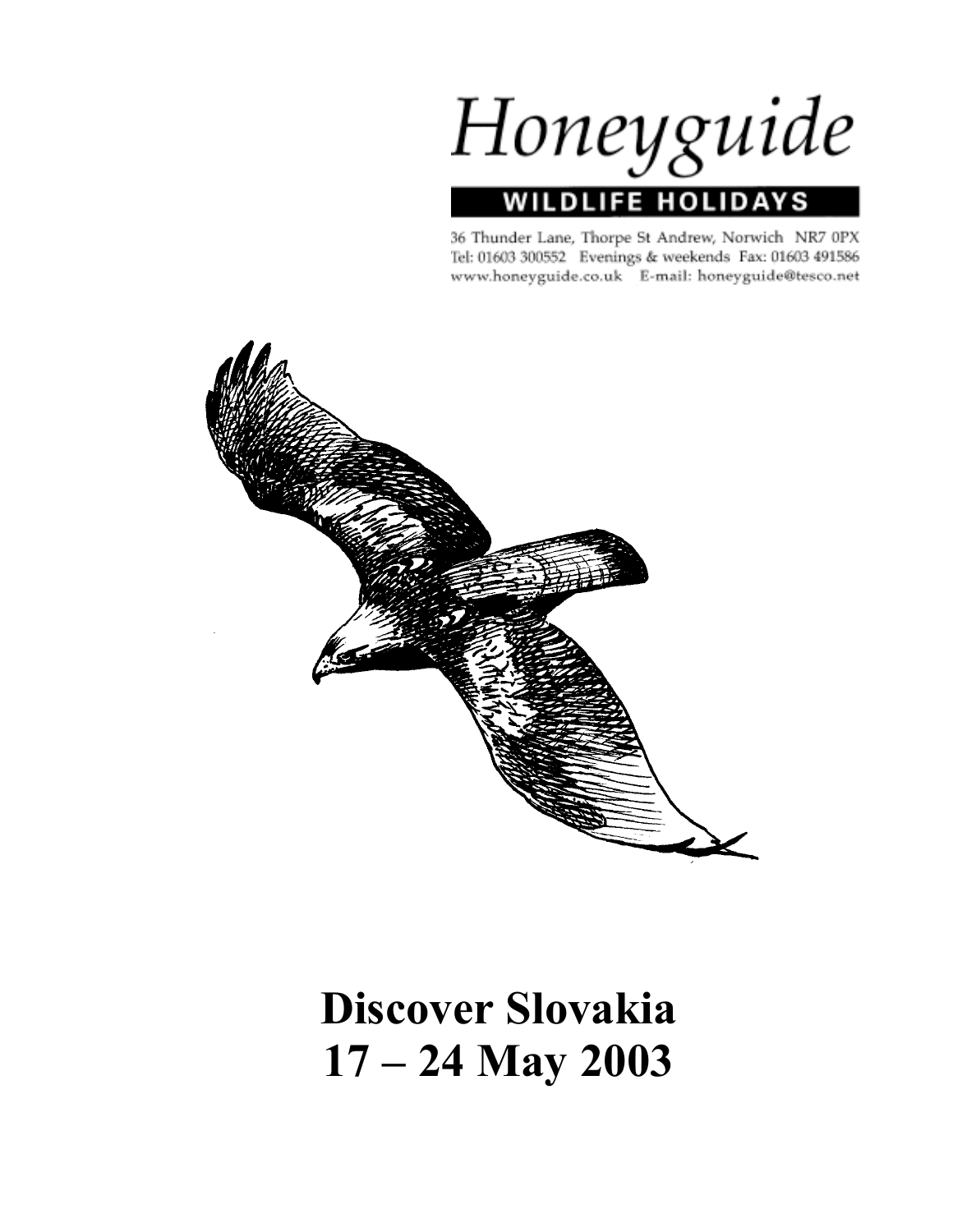**Discover Slovakia 17 – 24 May 2003**

John Rumpus Kent Rosemary MacDonald Isle of Man

Derek Boughton Kent

Bill Simmonds Huntingdon Margaret Chilvers

Bob Jackson

Irene Jackson **Beaconsfield**, Bucks

*Leader from Slovakia* Pavol Kanuch

*Leader from UK* Steve Henson

Like all Honeyguide holidays, this one contributed to the protection of the wildlife we enjoyed so much during the holiday by way of a contribution of £25 per person. This has gone towards the provision of nestboxes for sakers and Ural owls in eastern Slovakia. The £175 sent to Pavol this year is part of over £30,000 raised by Honeyguide in this way since 1991.

Report written by Steve Henson

*Cover illustration of imperial eagle by Rob Hume. Other illustrations by Bill Kilby, a group member in 2002.*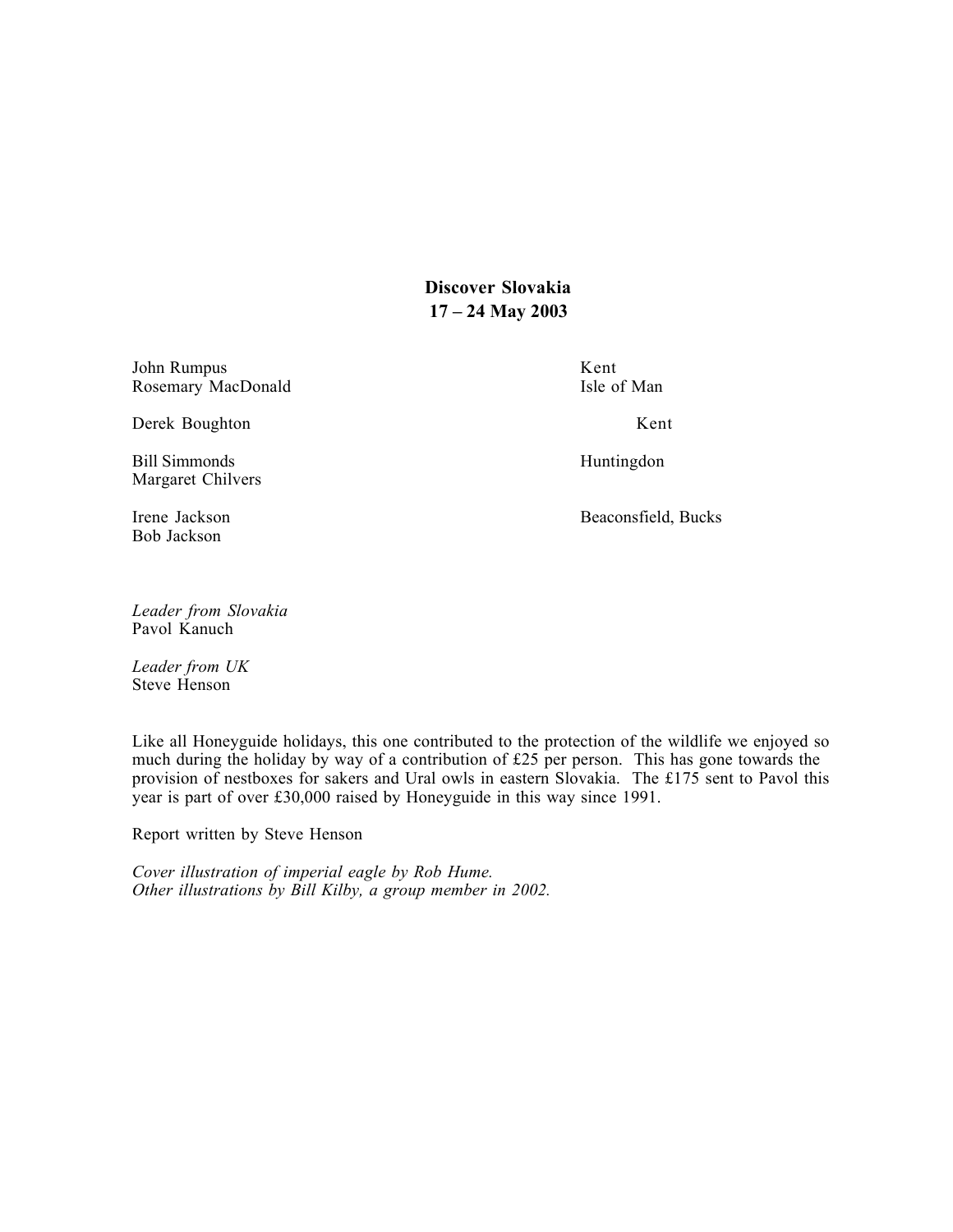# **Itinerary**

### **Day 1 Saturday, 17/5/03**

Morning: flew from London Heathrow airport on 0740hrs Czech Airlines flight to Prague, arriving around 1030hrs local time.

Mid-day (1240hrs) onward flight to Ko<sup>l</sup>ice, arriving 1355hrs. Met up with Pavol, Josef and our driver (also called Pavol).

Afternoon: transfer to arable farmland in the Ko $\vert$ ice basin, southeast of Ko $\vert$ ice, for imperial eagle and saker.

Later, stops for souslik and in beech forest near  $Kr \rightarrow Sna$  for Ural owl.

Early evening: transferred to Hotel Dargov. Dinner and overnight at Hotel Dargov.

# **Day 2 Sunday, 18/5/03**

Location: Slansk⊕ Hills.

Morning: meadows, scrub and forest near Ba≠kov on the edge of the Slansk⊕ Hills followed by picnic lunch.

Afternoon: walk through tall beech forest for Ural owl, woodpeckers, flycatchers and forest flowers, plus stop at meadow for corncrake.

Dinner and overnight at Hotel Dargov.

# **Day 3 Monday, 19/5/03**

Morning: lowland deciduous forest at Biela hora, east of Michalovce, plus brief stops for imperial eagle and eagle owl.

Afternoon: Senn— wetland including picnic lunch.

Late afternoon: a look around the park next to the regional Zemplinske museum, Michalovce, for grey-headed woodpecker and icterine warbler.

Dinner and overnight at Hotel Dargov.

# **Day 4 Tuesday, 20/5/03**

Morning: travelled south towards the border with Hungary. Quarry near Hr≠el' for eagle owl and brief stop at pond near Vojany, followed by walk in the Latorica River valley near Be<sup>[a]</sup>. Wetland near Ba≠ka village, before lunch.

Lunchtime: picnic lunch near Rad in the Latorica River valley.

Afternoon: brief roadside stop overlooking mixed heronry at Rad in the Latorica River valley and short walk at  $Str \leftrightarrow$  lne for bee-eater and souslik colonies.

Late afternoon: Slovak Tokaj wine *degustation* at the Tokaj wine cellars in Mal ← T\·a, north of Slovensk— Nov— Mesto plus nearby roadside stop for crested lark.

Dinner and overnight at Hotel Dargov.

# **Day 5 Wednesday, 21/5/03**

Travelled westwards into the Slovak Karst National Park southwest of Ko ice and on to our second holiday base at Penzi∧n Limba in the Lower Tatras mountains.

Morning: after travelling about 100km, arrived in Slovak Karst National Park. Walk through abandoned vineyards below Turniansky hrad (castle), north of Tur⋅a nad Bodvou, to the nature reserve for endemic Tur⋅a Goldendrop *Onosma tornensis*, rock bunting and green lizard. Picnic lunch at Zadiel.

Afternoon: circular walk from Zadiel up onto plateau and through woodland, back down through  $Z \leftrightarrow$ dielska gorge.

Late afternoon: brief stop at Tur⋅a nad Bodvou for crested lark then continued transfer to Penzi∧n Limba, with brief roadside stop for globeflowers at Straten $\leftrightarrow$ .

Evening: dinner at Polovnick $\leftrightarrow$  izba.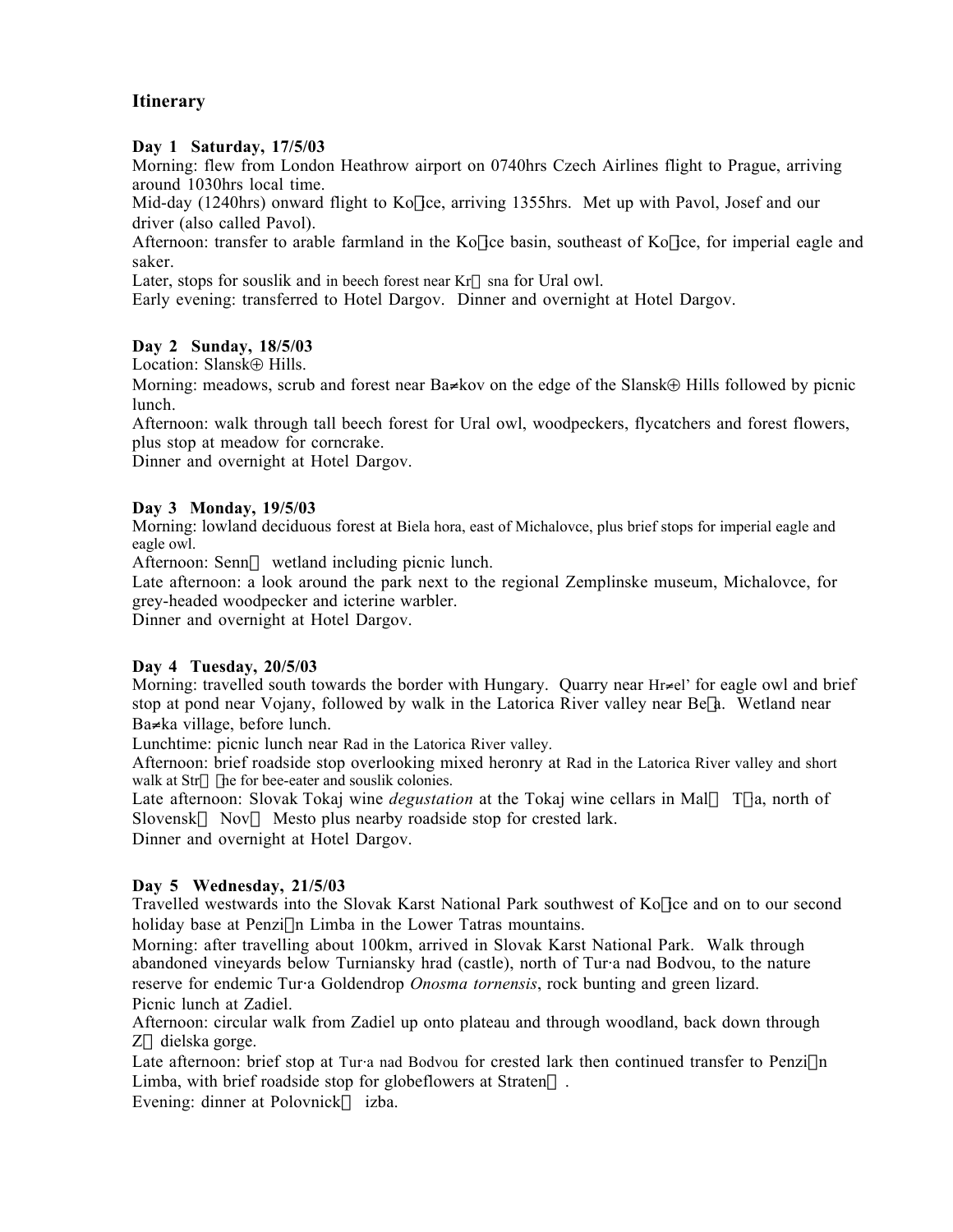# **Day 6 Thursday, 22/5/03**

Morning: Liptov village folk museum at Pribylina, cheese tasting at the salas at fiar and a visit to the Dem—novsk $\leftrightarrow$  ice-caves, plus botanising on a patch of Dem—novsk $\leftrightarrow$  valley mire at Dem—nov $\leftrightarrow$ . Picnic lunch.

Afternoon: visit to the magnificent wooden church of  $Sv \leftarrow t | Kr \subseteq |$ , followed by great grey shrikes nearby.

Late afternoon: steep hillside forest near Hotel Limba for black woodpecker, crested tit and nutcracker.

Evening: dinner at Polovnick $\leftrightarrow$  izba.

# **Day 7 Friday, 23/5/03**

Morning: short drive south to Tri Dom≠eky for the climb by chairlift and on foot to Chopok, high in the Lower Tatras National Park, for alpine accentor, water pipit, chamois and alpine marmot. Lunchtime: picnic near Jasna, north of the chairlift.

Afternoon: stop overlooking the reservoir northwest of Liptovsk $\leftrightarrow$  Mikul $\leftrightarrow$  for scarlet rosefinch, followed by walk through Prosiecka ('Bear') Valley north onto the high meadows in the Cho≠sk— Hills.

Evening: traditional Slovak dinner at Chata Koliesko, next to the chair lift at Tri Dom≠eky.

# **Day 8 Saturday, 24/5/03**

Morning: early departure from Penzi∧n Limba after breakfast, bound for Ko[ice.

Morning stop in the historic town of Levo≠a, with visits to the church and town hall.

Late morning: stroll around the centre of  $K_0$  ice. Shopping, ice-cream, coffee and beer, or more birding nearby in the park Petrovov sad.

Early afternoon: transferred to airport for 1440hrs flight to Prague.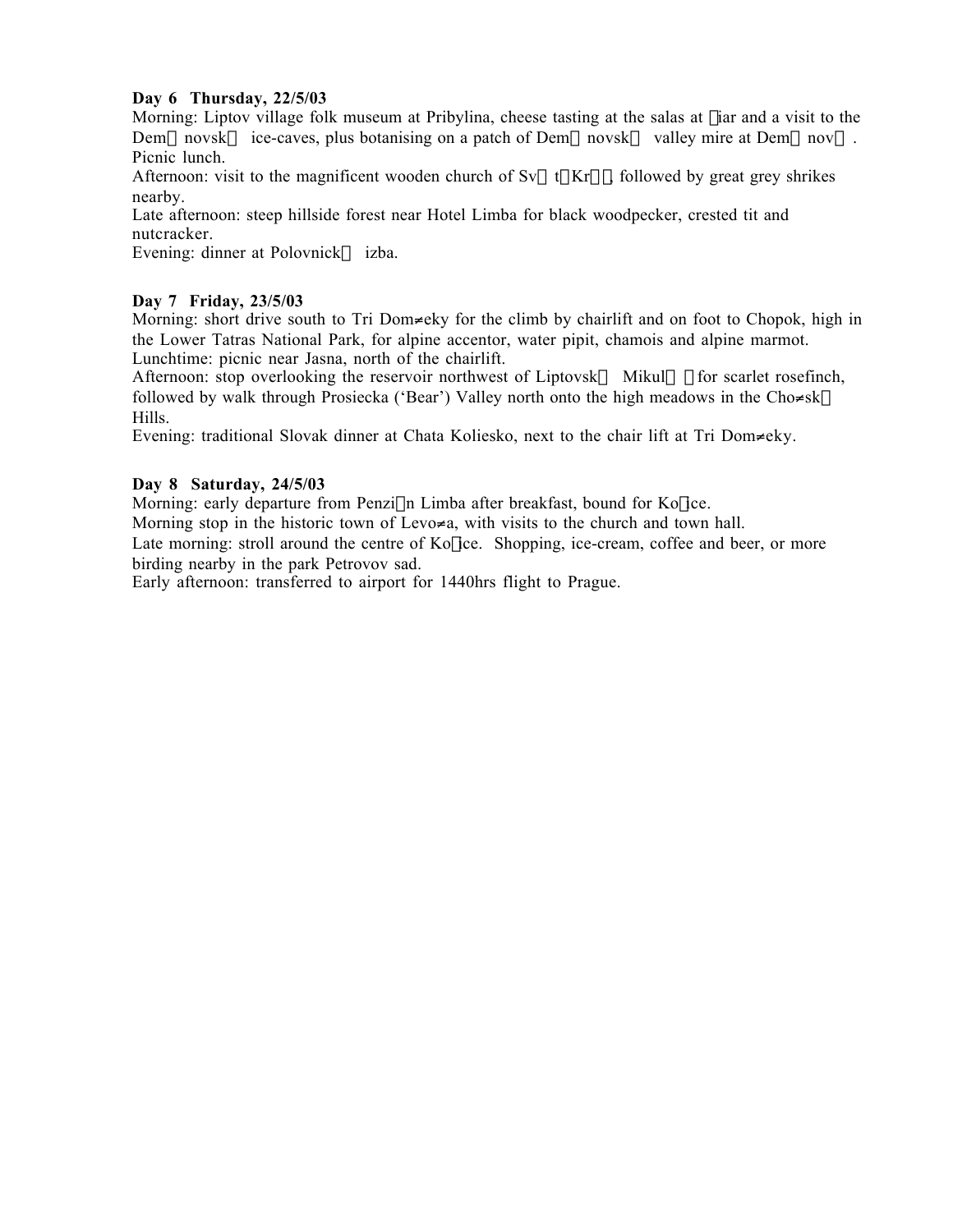# **Daily diary & highlights**

# **Saturday 17/5/03 – east bound**

Touching down at the airport on the outskirts of  $K_0$  ice after two pleasantly uneventful flights, Pavol, Josef, our guide for the afternoon and Pavol the minibus driver were waiting to welcome us as we collected our bags and stepped outside into the very bright, warm Slovakian sunshine. Around the airport a black redstart, house martins, white wagtail and a singing male serin were the first birds to show themselves as Pavol loaded up our bags and, in no time at all, we were heading off towards the arable farmland of the Ko ice basin.

It wasn't long before we were scanning the wide open farmland for raptors but, despite hot conditions and clear skies, our holiday got off to a slow start with little in the way of avian aerial activity. There were typical farmland birds to be seen with rooks from a nearby rookery, cuckoo, house and tree sparrows and a blue-headed wagtail overhead, as well as buzzard and kestrel. Suddenly though, there was a flurry of activity as a pair of sakers came into view, providing us with both stunning and prolonged views, the male even pursuing for a few moments a hapless budgerigar! Meanwhile, an imperial eagle appeared overhead, being joined by two honey buzzards and a Montagu's harrier, whilst a black stork soared over the hills some distance away.

Eventually dragging ourselves away, we headed back towards Ko<sup>n</sup>ice, stopping by the roadside *en route* to watch bee-eaters and later, a lesser spotted eagle and five ravens near  $Kr \rightarrow sna$ . Viewing conditions on the 'souslik meadow' where we had seen them in 2002 were far from ideal as the site had not recently been grazed, so the grass was too long for us. We quickly moved on to nearby beech forest where a short walk brought us quickly into contact with a magnificent Ural owl which, like the sakers, provided both stunning and prolonged views. On the way back to the minibus we admired the many spikes of bird's-nest orchid, which were all around us, before bidding Josef farewell and heading eastwards to our first base at the Hotel Dargov near Se≠ovce.

# **Highlights of the afternoon were the sakers (pursuing a budgerigar!) and Ural owl.**

# Sunday  $18/5/03$  – the Slansk— hills

Sleep was brought to an abrupt halt by a particularly vociferous cuckoo outside the hotel, participating in a dawn chorus that also included a golden oriole. This was followed for some by an early morning, pre-breakfast birding foray then, after breakfast, we loaded up the minibus and headed off to the Slansk⊕ Hills, west of Vranov nad Topl'ou.

The bright, warm morning was spent among the mosaic of grassland, scrub and forest near Ba≠kov, on the edge of the Slansk— hills, watching a host of birds and other wildlife, particularly butterflies including scarce swallowtail, knapweed fritillary and wood white. A hoopoe was one of the first birds to be seen followed quickly by a number of hawfinches, which seemed to appear from all directions, whilst the scrub held numerous red-backed shrikes and barred warblers. An ephemeral pool held a yellow-bellied toad, whilst Rosemary was quick to spot a juvenile sand lizard. Three woodlarks sang melodically over an expansive area of scrub-free grassland, which held a small



number of almost-over green-winged orchids and we had good views of a honey buzzard perched nearby. An excursion into the adjacent forest brought both male and female collared flycatchers and several wood warblers, as well as white helleborine, whilst on the edge of the forest in a large cleared area we had good views of a wryneck and heard another.

After a filling picnic lunch in the sun, we headed to an area of mature beech forest on the rolling hills near Pavol's home village of Juskova Vol'a, which gave some welcome relief from the hot conditions. Bird-wise, the forest was quiet in comparison with all the morning's activity, but we did enjoy good views of red-breasted flycatcher and a male collared flycatcher. Nearby we made one last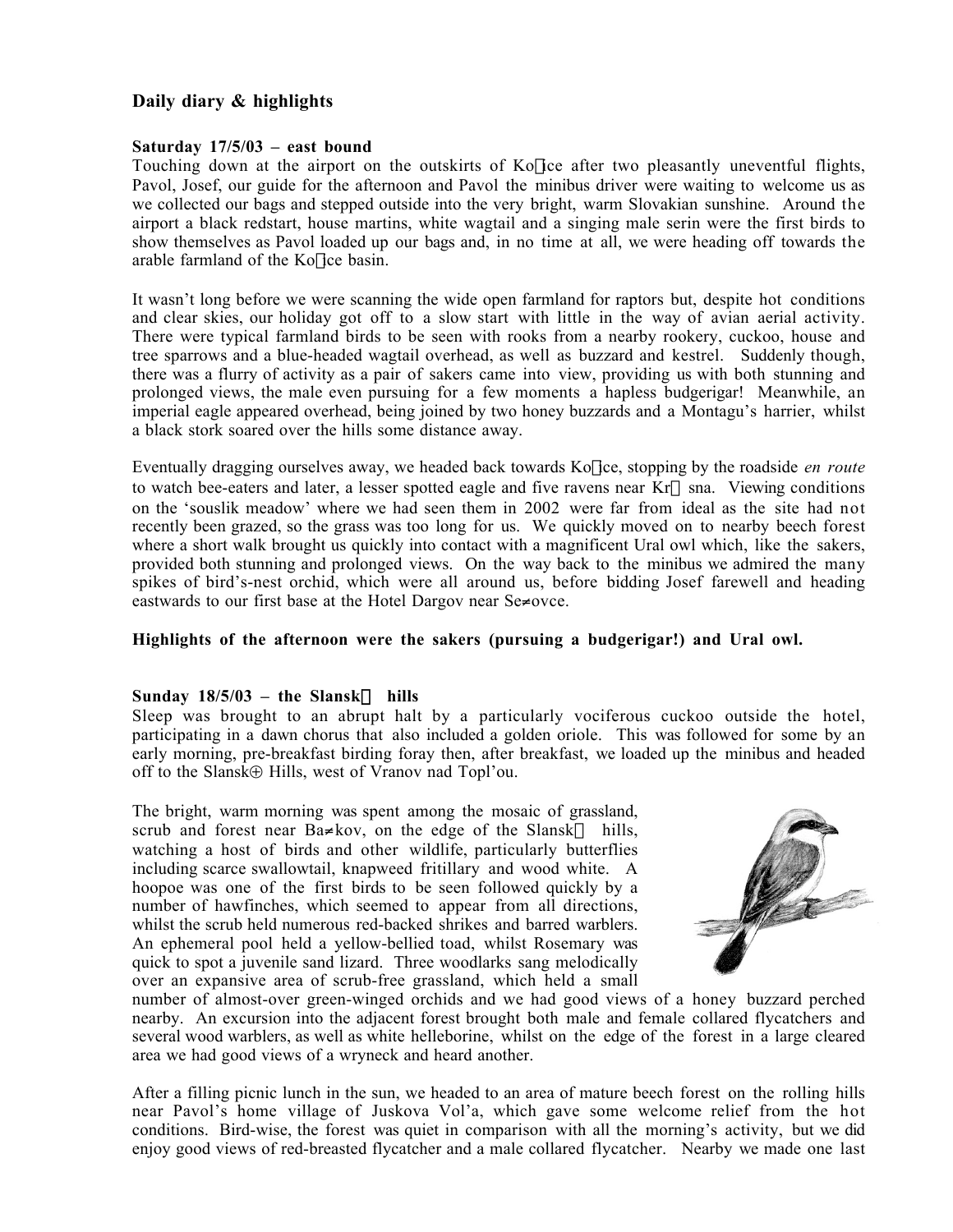stop at a meadow where Pavol's CD recording enticed a calling male corncrake right out into the open as it reluctantly crossed the track in front of us.

**Highlights of the day were corncrake, wryneck, the three woodlarks singing overhead, barred warbler and red-breasted flycatcher. For John, it was the 'front half' of the redbreasted flycatcher, having seen a 'rear half' of one some 16 years ago! Mention must also be made of the 'phantom' short-toed eagles (which turned out to be honey buzzards)!!**

#### Monday 19/5/03 – Senn— wetland

Monday was warm but cloudy as we made the short journey eastwards to an area of lowland deciduous forest, picking up tefan in Michalovce *en route*. This is a good location for woodpeckers and before long we were enjoying very close, prolonged views of a middle-spotted woodpecker foraging in the tall mature oaks overhead and we saw a number of other woodland birds including marsh tit and nuthatch. We covered a large area fairly quickly but came across no more woodpeckers although we did hear a wryneck and soon it was time to move on.

We called at a quarry near Senderov next to the enormous Zemplinska reservoir to look for eagle owls but there was no sign of them, but we were successful with an imperial eagle a few kilometres away, as we headed southeast to Senn— wetland. As in 2002, for 'political' reasons Pavol opted to stay away from this privately owned site making his way instead, back to Michalovce by bus. On site the fishponds proved once again to be a hive of avian activity with birds flying to and fro' in all directions. Herons were evident including around 30 great white egrets and one or two booming bitterns, although purple herons were hard to locate. Waders included avocet, grey plover, Temminck's stint, curlew sandpiper, ruff and black-tailed godwit. There were *c*.15 garganey with three red-necked and *c*.18 black-necked grebes on the more heavily vegetated ponds whilst *c*.30 little gulls and *c*.10 black terns hawked insects over more open water and to cap it all was a stunning whitewinged black tern in breeding plumage. On the raptor 'front', an enormous immature white-tailed eagle soared in the distance and a saker hunting over the ponds was something of a surprise. Other noteworthy sightings included penduline tits visiting the nest, four circling cranes, two black storks and a superb male little bittern in breeding plumage right out in the open! A muskrat, spotted by Bob, swam across one of the fishponds giving close-up views.

Back in Michalovce we rendezvoused with Pavol at the regional Zemplinske museum where we stopped to have a look around the adjacent wooded park with its many mature trees. There were brief views of a singing nightingale, plus a number of other birds including nuthatch and spotted flycatcher. Excellent views of a Syrian woodpecker could hardly be bettered but soon were, as we rounded off a splendid day with incredibly good views of three icterine warblers.

# **Highlights of the day were the red-necked grebes, white-winged black tern and several of the waders, all in stunning breeding plumage, plus little bittern, the calling cranes and middle-spotted woodpecker.**

#### **Tuesday 20/5/03 – south to the river valley lowlands and Hungarian border**

A bright, hot day as we travelled south towards the border with Hungary, meeting up *en route* with Milo). First in a series of several stops throughout the day was in an expansive, open area of arable farmland near the village of Hr≠el' where we spotted a female imperial eagle nearby, on the ground, no doubt warming up in the morning sun. Kestrel and buzzard were also in the area, joined by another imperial eagle (this one an immature) and a Montagu's harrier circling high up. Nearby, we stopped at a quarry where an eagle owl was sheltering from the sun on the rock face opposite us. Generally, the area held lots of birds and although this was a brief stop we also saw lesser spotted eagle, bee-eater, hawfinch and nightingale among others, plus black hairstreak and grizzled skipper butterflies, in the blackthorn scrub and grassland respectively.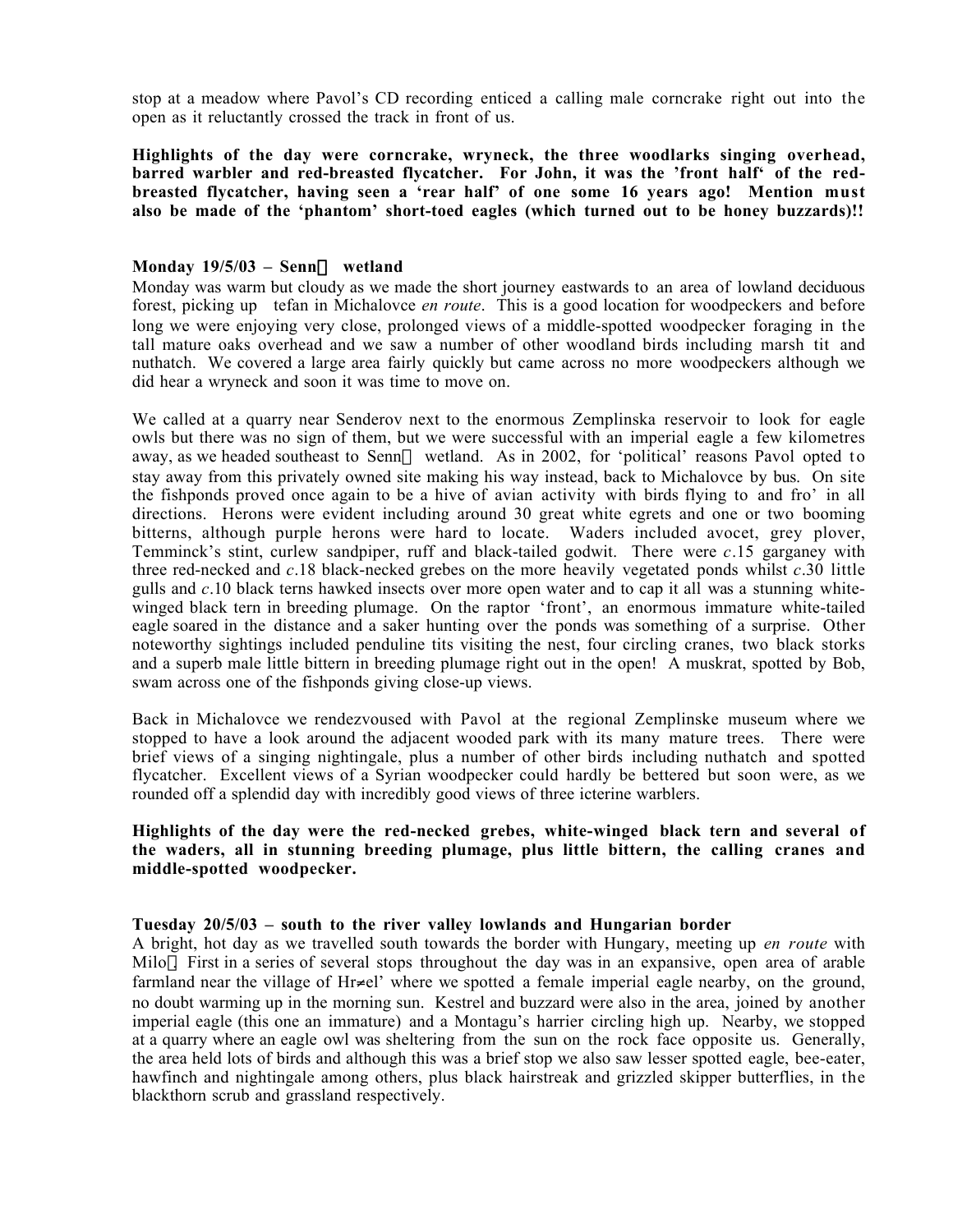A stop at a roadside pond near Vojany produced great white egret, night heron, garganey, pochard and whiskered terns *en route* to an area of wet, floodplain woodland and scrub in the Latorica River valley near Be<sup> $\alpha$ </sup> a, where we set off for a welcome walk along the raised floodbank. There was plenty of interesting avian activity with displaying male marsh harriers overhead and a hobby, as well as a penduline tit visiting the nest and two Savi's warblers which provided good if all too brief views. On the way back to the minibus we were rewarded with really good views of three golden orioles and there were two wheatears and a crested lark on open ground where we had parked. The final stop of the morning was at a small wetland near the village of Ba≠ka which produced red-necked grebes, little bittern, whiskered terns and two very co-operative great reed warblers that posed well in the open.

For lunch we travelled a short distance west to Rad in the Latorica River valley, where we saw black kite. After lunch we stopped briefly at the roadside overlooking a heronry in a scrubby patch of



wetland which held grey herons and little egrets among the many night herons at the nest. Very close to the Hungarian border, we stopped in farmland pasture near  $Str \leftrightarrow$  |ne where we quickly came upon colonies of sousliks, including a number of 'cute' youngsters and of bee-eaters, showing off their multicolored plumage to maximum effect in the bright afternoon sun.

We arrived at the Tokaj wine cellars in Mal $\leftrightarrow$ T\·a north of Slovensk— Nov— Mesto late in the afternoon, only to find everything locked up and nobody in sight. It was some time before we realized that they had been expecting us the day before (the programmes for Monday and Tuesday having been switched around)! Nonetheless, they were happy to track down the key and so on we went with our tour of the cellars and Slovak Tokaj wine *degustation*, which was great fun enjoyed by all. One final stop produced another crested lark by the side of the main road near Slovensk— Nov— Mesto, on the Hungarian border, before we headed north again for our evening meal at Hotel Dargov.

**Highlights of the day were imperial eagle, bee-eaters and penduline tit, the sousliks with young and for Pavol, the quality and taste of the Tokaj wine at the cellars in Mal** $\leftrightarrow$  **T** $\cdot$ **a!** 

#### **Wednesday 21/5/03 – on the move: west to the Slovak karst and Tatra mountains**

Today marked the second part of our holiday as we left eastern Slovakia, travelling west to a new base in the mountains of the Low Tatras (Nizke Tatry) in central Slovakia. Our first destination was the Slovak Karst National Park southwest of Kolice near the border with Hungary, where we stopped at the hillside below the Turniansky hrad (castle). Here we walked up through the old vineyards to the nature reserve consisting of steeply sloping, dry limestone grassland with patches of scrub, notable for the Tur⋅a goldendrop, a flowering plant endemic to the Slovak Karst region. In addition to the goldendrop, our guide Eva pointed out a whole range of interesting plants, all of which maintain a foothold in the dry, shallow, nutrient-poor soils. A pair of rock buntings was present in downy oak scrub, up the slope and Bob found an active green lizard, even though conditions were dull and overcast.

From the goldendrop site, we moved only a short distance to the spectacular, steep-sided  $Z \leftrightarrow$  dielska gorge where we ate lunch. Afterwards, we walked steadily up onto the plateau above and, as we reached the top, rain began to fall steadily; walking through the scrub there were spectacular views into the gorge and the minibus far below. Eva was very excited to find a stand of Austrian dragonhead, with its blue-violet flowers, growing on the slopes above the gorge, an area that also held alpine aster and the frilly-edged white-flowered *Dianthus praecox*. Continuing our walk brought us into woodland, where Steve and Rosemary found the curious toothwort and coralroot orchid, then out onto an open meadow with its anthills before descending through forest towards the stream in the gorge below. The rain by now was fairly heavy and few birds were evident, although we did hear wood warbler and red-breasted flycatcher in the plateau forest. As we walked down through the forest in the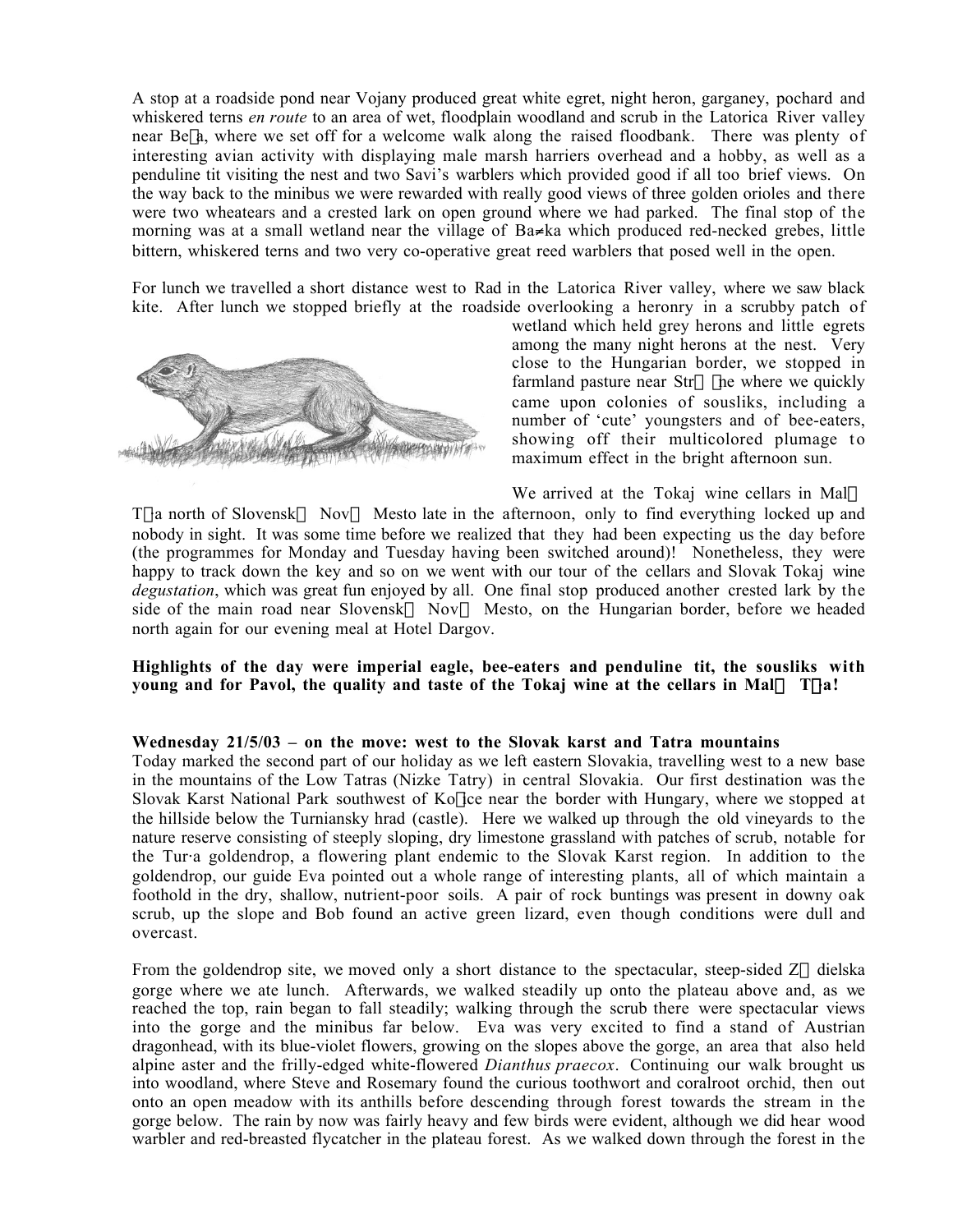rain, we came across no less than five brightly- coloured, yellow-and-black fire salamanders – an amazing sight! Down in the gorge, there were a number of Carpathian blue slugs and a dipper along the stream.

There was still time to locate a pair of crested larks in farmland near Tur⋅a nad Bodvou before saying farewell to Eva and continuing our transfer to central Slovakia and the Lower Tatras mountains, with a brief roadside stop *en route* at Straten $\leftrightarrow$  to admire a cluster of globeflowers.

**Faunal and floral highlights of the day were rock bunting, fire salamander, alpine aster, coralroot orchid and the scent of** *Dianthus praecox* **whilst, more generally, the vote went to the karst plateau including the flowers, looking down into the gorge below and our walk in the rain. The Carpathian blue slugs and the impromptu 'picnic' at the petrol station came a close second!**

# **Thursday 22/5/03** – **cheese, subterranean ice, a spectacular church and a very, very steep hill!**

Two nutcrackers flew over the pines on the slopes of the Dem $\leftarrow$ novsk $\leftrightarrow$  Valley outside Penzi $\land$ n Limba at breakfast time providing, along with the breakfast itself, a great start to the day. Low cloud and rain necessitated a change in our schedule and we decided to postpone the mountain climb by chair-lift until Friday, hoping that the predicted improvement in the weather would come to fruition. We headed instead north to the Liptov village folk museum at Pribylina. Here there are a number of re-erected buildings, all from the Liptov region, including a number 'rescued' when the valley was flooded following construction of the Liptovsk $\leftrightarrow$  Mikul $\leftrightarrow$  reservoir. Several are set out with their traditional furnishings and household belongings relevant to the wealth and social status of the former occupants. The buildings are set within a cleared forest area and, despite the rain, a number of birds including tree pipit, fieldfare, willow tit, serin and crossbill distracted us as we toured the site. A dunnock was the first of our holiday and a great spotted woodpecker outside the entrance was particularly confiding. Mention should also be made of the brown rats taking advantage of the spilt grain in one of the barns – truly authentic, live museum exhibits!

Next stop was the salas at fiar where we sat down to taste curdled sheep's milk (not to everyone's liking!) and locally produced cheeses including a particularly tasty smoked variety. Outside were several fieldfares and a singing icterine warbler, as well as an abundance of marsh-marigolds in flower along the stream. Returning to the Dem—novsk $\leftrightarrow$  Valley, we stopped at a small area of wet valley mire which held bogbean and a diminutive butterwort, as well as the ubiquitous broad-leaved marshorchid, *en route* to the ice caves. There were a number of interesting plants on the climb up to the cave entrance including Clusius's gentian, auricula and the snowbell *Soldanella carpatica*, as well as more Carpathian blue slugs.

Following our subterranean adventure we headed off again the short distance to the magnificent Evangelical Lutheran church at Sv $\leftarrow$ t Kr $\subseteq$ , one of the finest examples of wooden churches in Europe. Although conditions were still overcast, the rain had by now let up so after looking round the church we walked the short distance to an area of grassland, scrub and raised mire where we soon located three great grey shrikes perched in the pines, as well as tree pipit, stonechat and red-backed shrike. A male goshawk was seen relatively well as it skimmed across the top of the adjacent pine plantation and amazingly, we picked it up again some time later when it returned with prey, as we headed back to the minibus.



Making the most of the day, we made one final stop in the Dem inovsk  $\leftrightarrow$  Valley behind Penzi n Limba. As we drew up to our parking spot, two golden eagles came into view as they soared over the valley. Then followed a very slow, very steep climb up a forested hillside, which we all found tough going (except Pavol!). Finally reaching our allotted vantage point, a short burst of recorded call on Pavol's CD player brought in close a magnificent male black woodpecker which gave superb,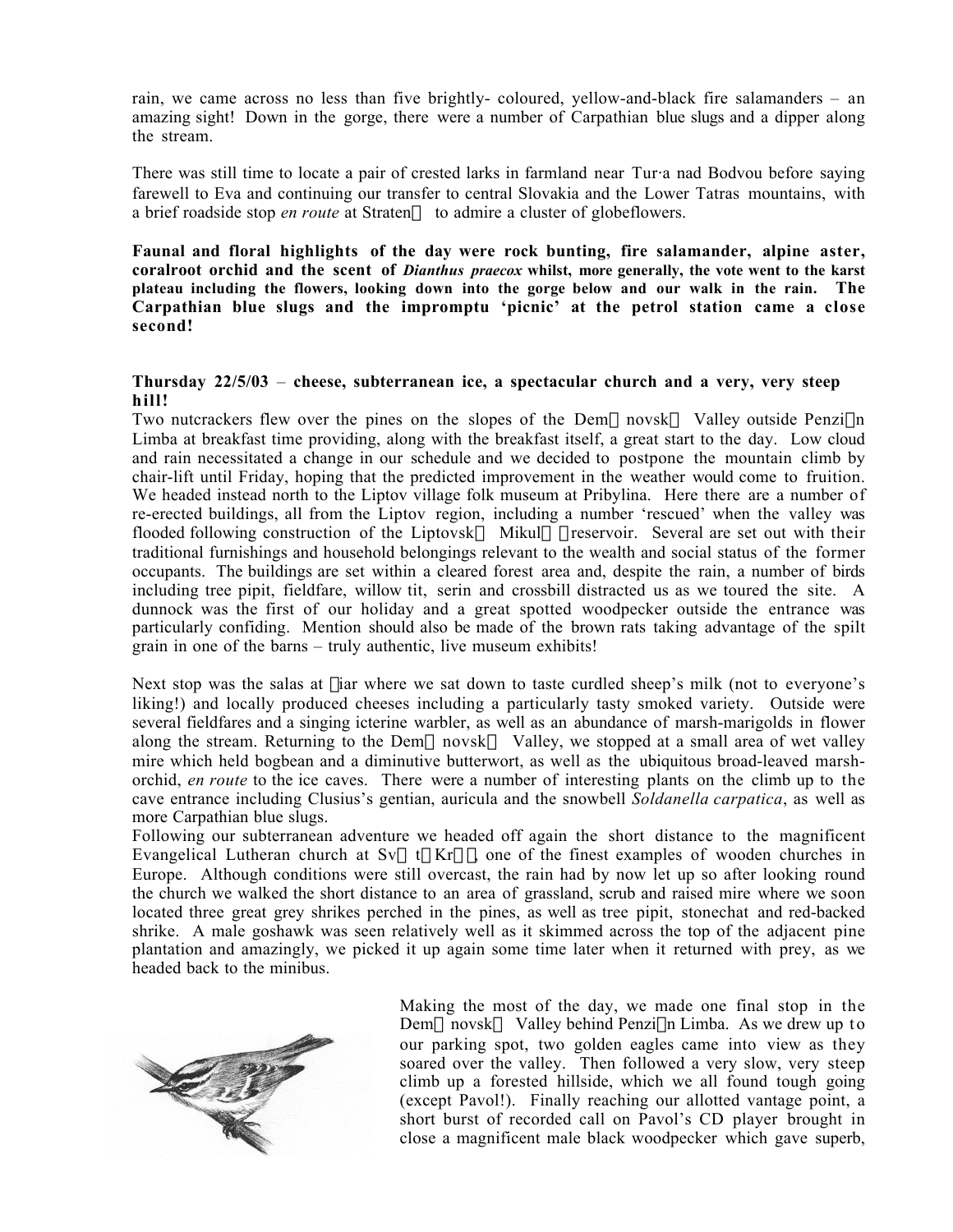prolonged views, making the climb well worthwhile. Also on the hillside were nutcracker, firecrest, crested tit and roe deer, with the delicate flowers of alpine clematis noted as we negotiated - by various methods - the return down hill!

**Highlights of the day were goshawk, black woodpecker, great grey shrike, firecrest and all the raptors. Non-avian highlights were the ice caves, folk museum, the sheep's milk and Derek's 'slip-sliding' solution to getting down the black woodpecker hill!**

# Friday  $23/5/03$  – the chairlift to Chopok and the Cho≠sk— Hills

This morning we drove south into the heart of the Lower Tatras National Park to the chairlift terminal at Tri Dom≠eky, for the climb onto the high northern slopes of the Chopok (2024m) ridge. With sun and clear skies we had luck on our side and had certainly chosen the best of mornings to be at such a high altitude. As we queued for our turn on the lift, a superb male ring ouzel was seen by Bill and Steve. Coming down to earth again on the slopes high above the treeline, we made our way up the meandering footpath to the vantage-point overlooking a number of ridges and a valley way below. Water pipits were present, undertaking highly visible song-flights and perching on the overhead cables, whilst several dunnocks sang from deep within the patches of dwarf pine scrub. Sitting down at the vantage-point to scan the ridges, Pavol soon picked up a couple of alpine chamois, difficult to spot as they sat among the rocks and short vegetation. We managed to spot four chamois in total, while directly below us a lone alpine marmot was scurrying around outside a burrow entrance. An alpine accentor was heard singing from a nearby rocky outcrop so Pavol played a few bursts of recorded song, bringing an instant and dramatic response as three birds circled in front of us, calling as they did so. Further bursts brought them within just a few metres, on the ground, providing unbelievable views. Flowering plants were few and far between although delicate least primroses were quite numerous and snowbells also helped to make up for the lack of quantity.

Back on lower ground, we ate lunch and warmed up with a welcome cup of coffee near Jasna, in an open area of improved meadow surrounded by forest. Despite many pairs of eyes on the lookout few birds were in evidence except for a grey wagtail singing from the branches of a Norway spruce. After lunch we drove westwards towards the nearby Cho≠sk— Hills, north of the reservoir Liptovsk $\leftrightarrow$ Mikul $\leftrightarrow$ . Stopping at the edge of the reservoir south of Liptovsk $\leftrightarrow$  Sielnica we needed only a brief search before locating two brightly-coloured, singing male scarlet rosefinches in willow scrub. Also active were a number of warblers including a marsh warbler and a singing river warbler which we saw incredibly well down to just a few feet. In the warm sunshine, butterflies were flying on the meadow full of dandelion seedheads, including two maps, orange tips and woodland ringlets.

From there, we drove the short distance to the Prosiecka Valley where we set off along the stream; John, Rosemary and Steve quickly coming across a fast-flying Camberwell beauty. Birds were generally difficult to locate in the wooded valley although we did find tree pipit, several grey wagtails, firecrest and willow tit. The walk itself more than compensated for the dearth of visible birds with butterflies and many flowering plants to slow our progress.

Butterbur was the most abundant plant along the stream lower down in the valley floor with frequent bird's-nest orchid, common twayblade and lesser butterfly orchid, plus small colonies of coralroot orchid and toothwort, all on the shadier, wooded valley sides. The bare rock faces of the gorges harboured alpine aster and the inconspicuous edelweiss, with yellow wood violet in the shadiest parts, the latter admired during one of the ladder climbs! Other species included Clusius's gentian and as we came out onto the wide alpine meadows above the valley, there were masses of kidney vetch and lady's-mantle as well as broad-leaved marsh orchids and swathes of cotton-grass neatly demarcating areas of very wet bog. Birds were more visible in these wider, open spaces, with a hobby, three whinchats and several meadow pipits, as well as a fox and a female roe deer with fawn, whilst two ring ouzels frequented pines at the edge of the meadows. Five yellow-bellied

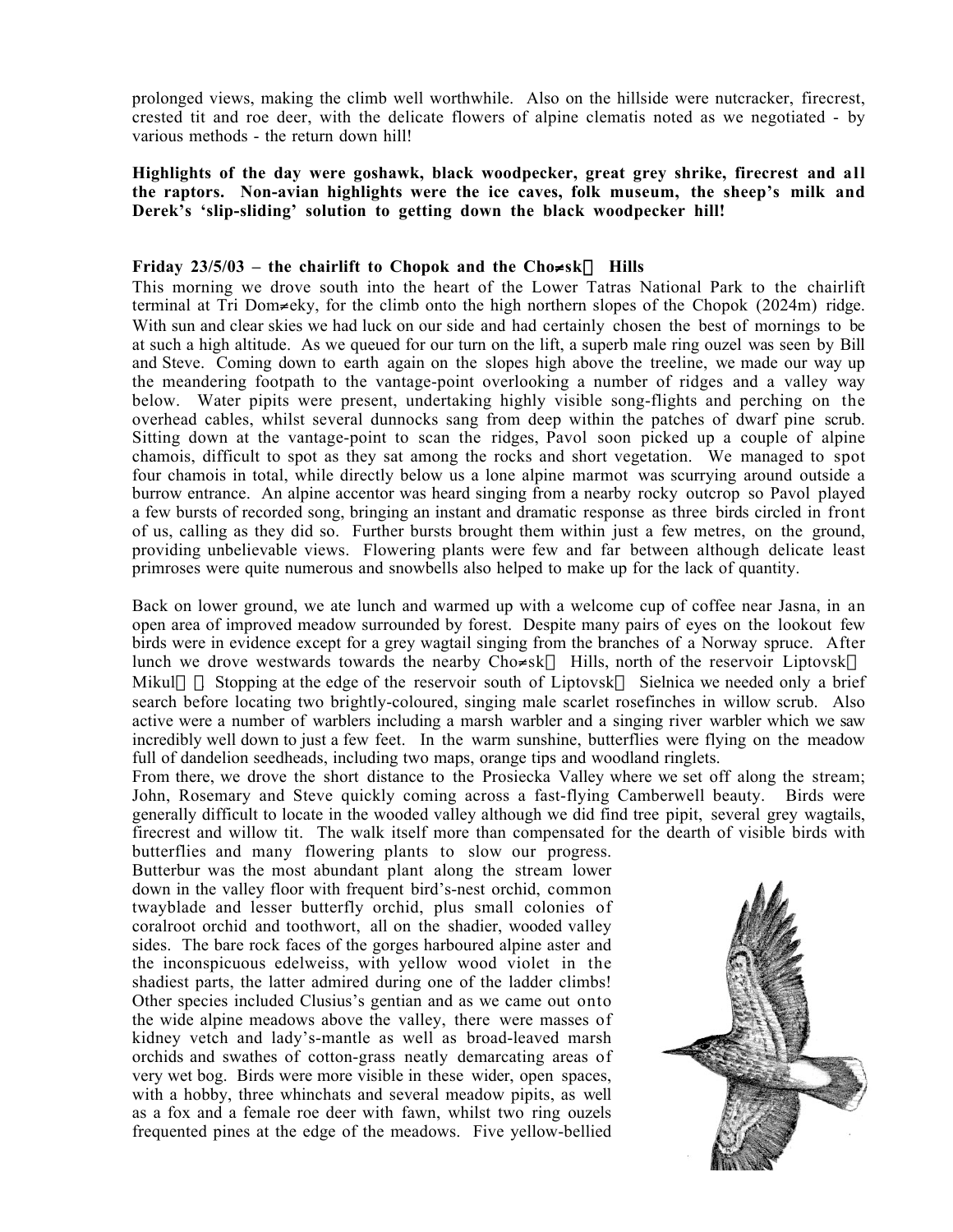toads and a number of freshwater leeches were present in a small ephemeral pool. Reaching the minibus, which was parked up ready for us, we spotted a superb nutcracker perched in the tops of a pine. It flew in front of us before settling in pines again some distance away, allowing us to observe it through telescopes for some considerable time, before we headed back to Penzi∧n Limba.

In the evening we enjoyed an absolutely tremendous traditional Slovak dinner at Chata Koliesko, next to the chair lift at Tri Dom≠eky, complete with its huge, cuddly Newfoundland dog. We toasted the success of the holiday and the wildlife we had so enjoyed seeing, thanking Pavol for making it all possible. The evening was rounded off in the best possible way with a tremendous 'surprise' cake celebrating John's birthday.

**Highlights of the day were alpine accentor, scarlet rosefinch and the leeches in the pool on the alpine meadows above Prosiecka Valley; as well as the alpine meadows themselves, the walk through the Prosiecka Valley gorge and the achievement of reaching the top!**

#### **Saturday 24/5/03 – return to Prague**

**Derek's was the entire holiday!**

After breakfast, we loaded our bags into the minibus once again in the cool of the morning and headed off from Penzi $\Lambda$ n Limba for the last time (plus one last nutcracker!). It was time to leave behind the mountains of the Lower Tatras and head for Ko ice and our flight back to Prague.

Heading east, we passed through the open Spil countryside, arriving at the historic walled town of Levo≠a. There we took in a little culture around the main square, with visits to the Roman Catholic church, home to many pieces of religious art and an impressive sixteenth-century altar (completed around 1517), reputedly the tallest Gothic altar ever made! Next to the church was the town hall with museum and outside, the wrought iron Klietka hanby ('cage of disgrace'), erected by Protestants around 1600 as a pillory for women! On the road again, we passed the impressive and imposing castle ruin Spi]sk | hrad, burnt to the ground in 1781, before heading south at Pre | ov along the rather bland and 'uneventful' dual carriageway towards Kolice. Once there we went our separate ways: most heading to the main street to stroll or search for presents, whilst Irene and Bob headed off to the nearby local park to cram in a last birding session!

Our week in Slovakia was nearing an end as we headed out of Ko ice towards the airport. In the bright sunshine we reluctantly checked in for our early afternoon return flight to Prague and before boarding said farewell to Pavol. What a fantastic week it had been, full of exciting wildlife moments and with many memories to treasure. Quite extraordinarily, it had been a week for both exceptional and prolonged views of several very desirable birds and we had enjoyed our best ever views of little bittern, saker, Ural owl, middle-spotted woodpecker, alpine accentor, river warbler, icterine warbler, barred warbler and scarlet rosefinch with, in addition, more than acceptable views of lesser spotted eagle, honey buzzard, corncrake, black woodpecker, Syrian woodpecker, ring ouzel, great reed, marsh and Savi's warblers and nutcracker.

Many thanks to Pavol for organizing a packed but very rewarding itinerary. Many thanks to our drivers Pavol and Fedo for driving safely and so well throughout the week and to our guides Josef, tefan, Milo [, Eva and Peter, whose company and knowledge enriched our stay. Finally, I'd like to thank Pavol, John, Rosemary, Derek, Bill, Margaret, Irene and Bob for being such great company.

In producing this report I'd again like to thank Pavol for his help, patiently answering my pedantic questions and providing place names where I had gaps.

**Bird highlights of the week were Ural owl, corncrake and alpine accentor, the raptors as a whole and for Pavol, finding an additional territorial pair of lesser spotted eagles!**

**Non-avian highlights were the fire salamanders in the rain, the meadows near Ba**≠**kov and the Slansk**⊕ **Hills as a whole, the flowers in Prosiecka Valley and the long walks on Wednesday and Friday, whilst**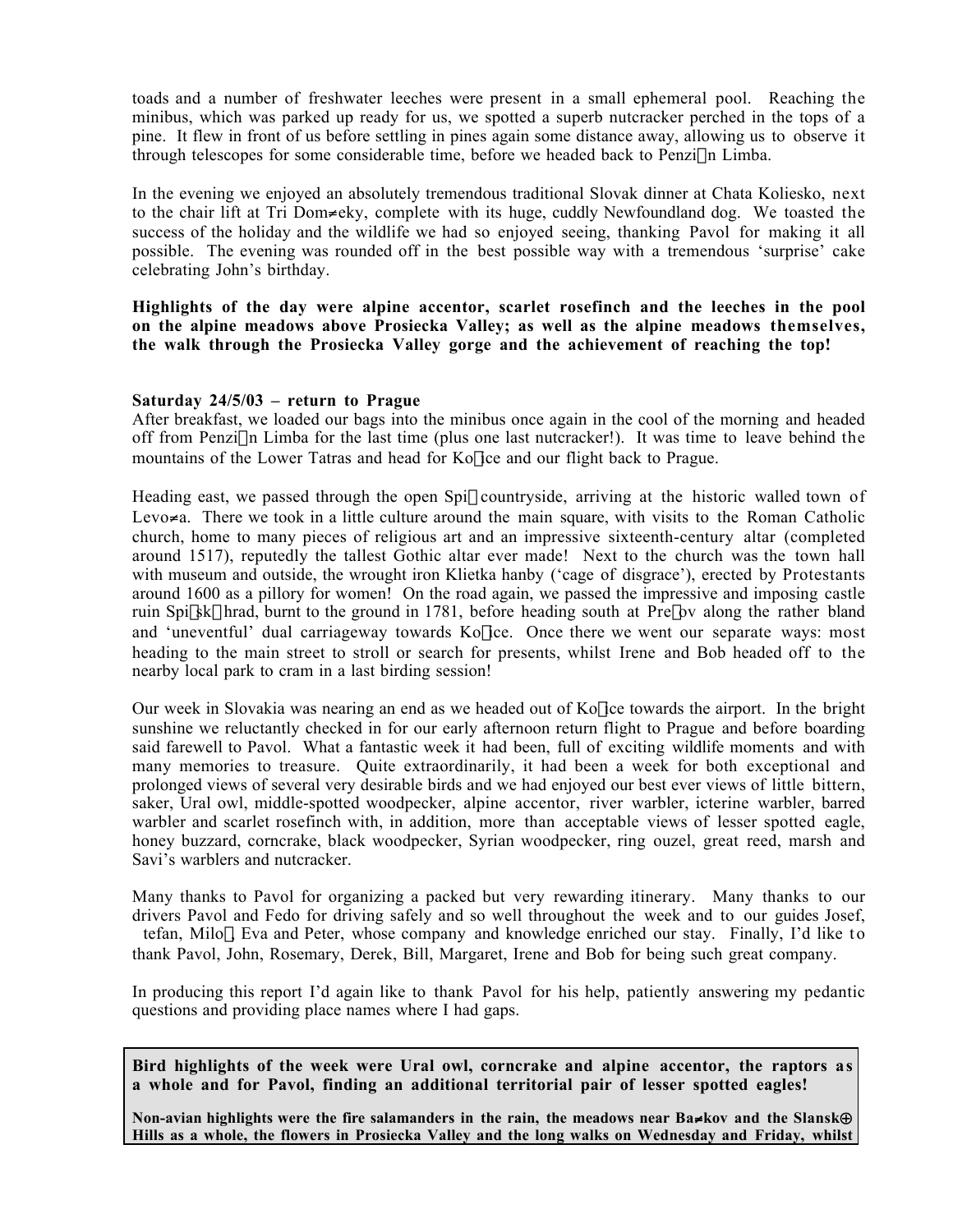**Derek's was the entire holiday!**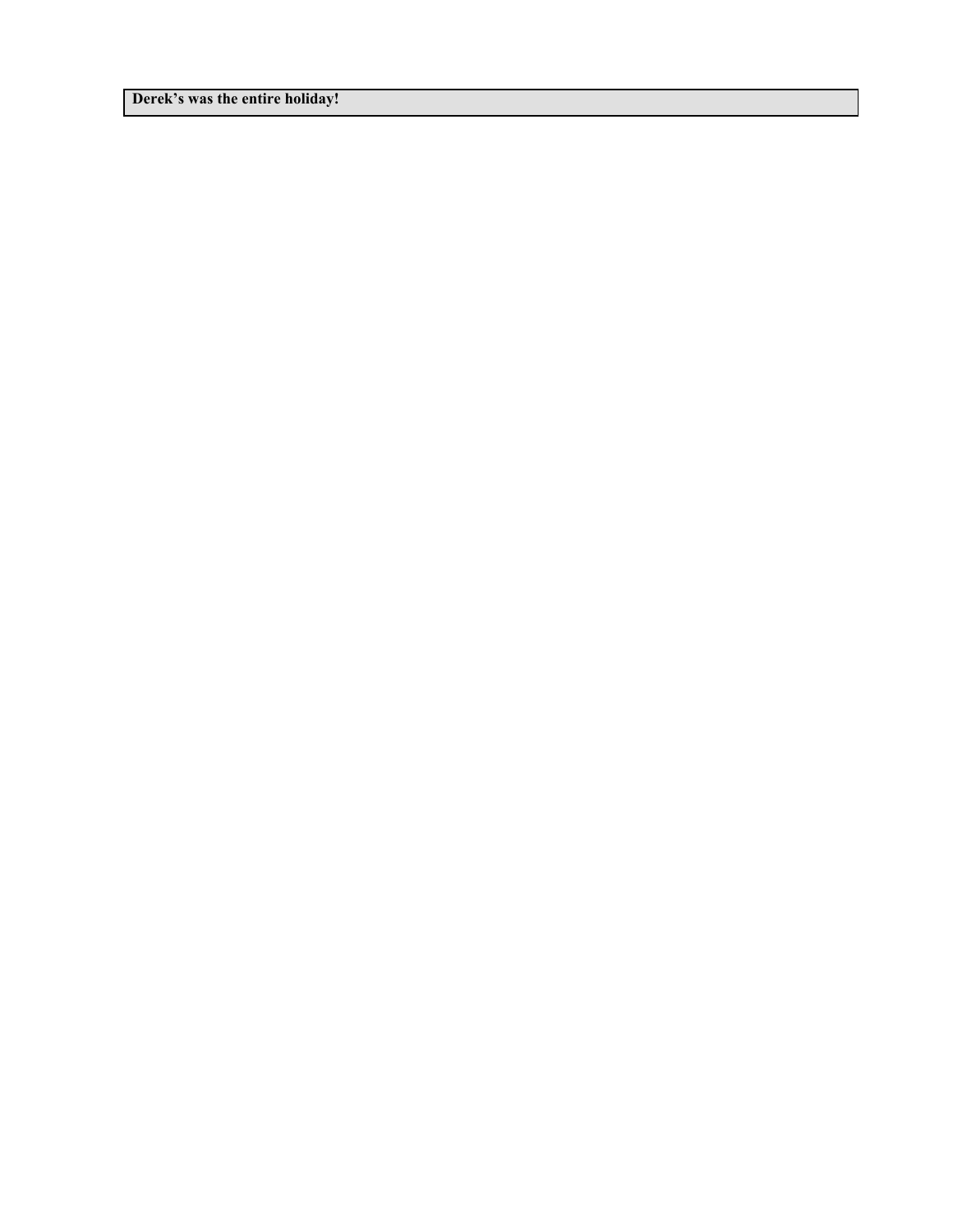# **Systematic lists**

# **Birds**

#### **Little Grebe**

1 seen and several heard, Senn— wetland, 19/5 and 2 at the small wetland near  $Ba \neq ka$ , 20/5.

**Great Crested Grebe**

3 on Zemplinska *lirava and several, Senn—* wetland, 19/5 and on the wetland south of Turniansky hrad, 21/5. **Red-necked Grebe**

3, Senn— wetland, 19/5 and 2 at the small wetland near Ba≠ka, 20/5.

**Black-necked Grebe**

*c*.18, Senn— wetland, 19/5.

#### **Cormorant**

Senn— wetland, including a breeding colony, 19/5.

#### **Bittern**

1-2 heard booming, Senn— wetland, 19/5 and 1 booming at the wetland south of Turniansky hrad, 21/5. **Little Bittern**

Splendid views of an adult male, Senn— wetland, 19/5 and 1 at the small wetland near Ba≠ka, 20/5.

#### **Night Heron**

Senn—wetland, 19/5; 1 at a pond near Vojany and many pairs breeding within a mixed heronry at Rad in the Latorica River valley, 20/5.

#### **Little Egret**

Senn—wetland, 19/5 and breeding within a mixed heronry at Rad in the Latorica River valley, 20/5.

# **Great White Egret**

*c*.30, Senn— wetland, 19/5 (as numerous as little egret); 1, at a pond near Vojany and *c*.5, Str $\leftrightarrow$  |ne, 20/5; 1, on the wetland south of Turniansky hrad, 21/5.

#### **Grey Heron**

Seen daily, 19/5-23/5, including several at Senn— wetland on 19/5 and breeding within a mixed heronry at Rad in the Latorica River valley, 20/5.

#### **Purple Heron**

3, Sennæ wetland, 19/5 and 1 from the minibus, south of the Latorica river valley, 20/5.

#### **Black Stork**

1 soaring over farmland near a⋅a, southeast of Ko[ice, 17/5 and 2, Senn— wetland, 19/5. 2 overhead at the pond near Vojany; 1 near Be[a in the Latorica River valley and 2, Str $\leftrightarrow$   $\vert$ ne, 20/5.

#### **White Stork**

Seen daily, including foraging individuals (often in newly mown or ploughed fields) and birds at village nests. 15+ gathered on meadows, Senn—wetland, 19/5.

#### **Spoonbill**

 $2$ , Senn— wetland, 19/5.

**Mute Swan**

Senn— wetland, 19/5 and at the wetland south of Turniansky hrad, 21/5.

# **Greylag Goose**

 $c.6$ , Senn— wetland, 19/5.

#### **Wigeon**

 $4-5$ , Senn—wetland, 19/5.

# **Gadwall**

Senn— wetland, 19/5 and 1 at a pond near Vojany, 20/5.

#### **Mallard**

Seen daily, 19/5-23/5, including 1 on the snow reservoir near Tri Dom≠eky, Lower Tatras National Park, 23/5. **Garganey**

*c*.15, Senn— wetland, 19/5; 1 at a pond near Vojany and 1, near Be<sup> $\alpha$ </sup> la in the Latorica River valley, 20/5. **Pochard**

6, Senn— wetland, 19/5; 1 at a pond near Vojany and 2, at the small wetland near Ba $\neq$ ka, 20/5; several on the wetland south of Turniansky hrad, 21/5.

# **Tufted Duck**

Senn— wetland, 19/5.

**Honey Buzzard** Seen daily, 17/5-22/5.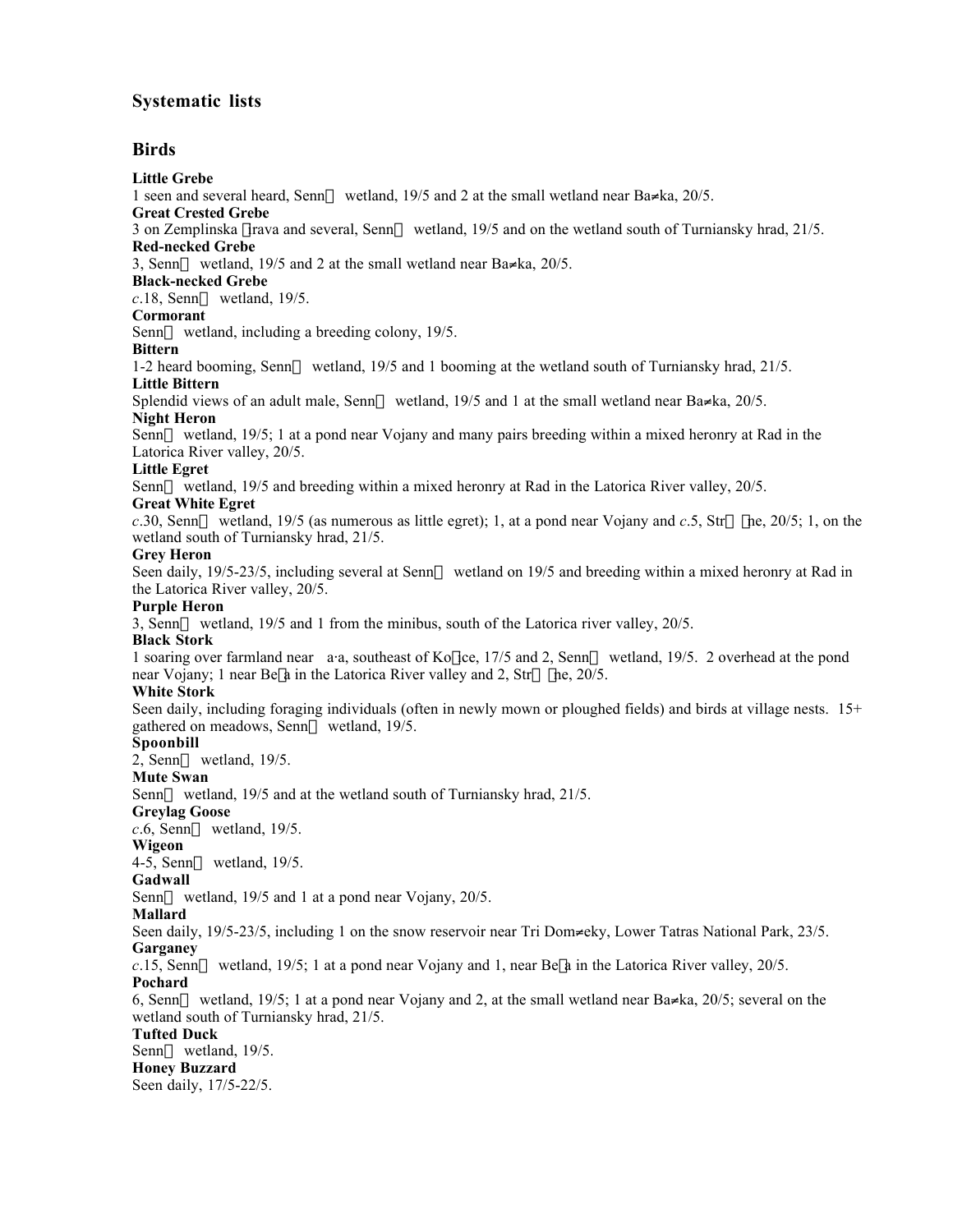#### **Black Kite** 1 near Rad, in the Latorica River valley, 20/5. **White-tailed Eagle** An immature, soaring in the distance, Senn—wetland, 19/5. **Marsh Harrier** Seen daily in the lowlands, 17/5-21/5 and again on 24/5. Numerous at Senn—wetland, 19/5 and males in spectacular display flight near Be $|a|$  in the Latorica River valley, 20/5. **Montagu's Harrier** An immature high over farmland near a⋅a, southeast of Ko|ice, 17/5 and a female over farmland near Hr≠el', 20/5. **Goshawk** A male, low over the conifer plantation at Sv $\leftarrow$ t $\vert$  Kr $\subseteq$  $\vert$ , 22/5. **Buzzard** Seen daily, 17/5-23/5. **Lesser Spotted Eagle** 1 seen well near Kr⇔sna, southeast of Ko∏ice, 17/5; 2 near Ba≠kov on the edge of the Slansk⊕ Hills and 2 near ViÎ⋅ov, 18/5; 1 adjacent to a quarry site near Hr≠el', 20/5. **Imperial Eagle** 1 soaring over farmland near a⋅a, southeast of KoÎice, 17/5; a female, southeast of Michalovce, 19/5; a female and an immature in farmland near Hr≠el', 20/5 and 1 over the goldendrop site, Slovak Karst National Park south of Turniansky hrad, 21/5. **Golden Eagle** 2 over the Dem—novsk $\leftrightarrow$  Valley near Hotel Limba, 22/5. **Kestrel** Seen daily. **Hobby** 1, near Be $|a|$  in the Latorica River valley, 20/5 and 1, on the high meadows north of Prosiecka Valley, Cho≠sk— Hills, 23/5. **Saker** A pair in farmland southeast of Ko $\vert$ ice, 17/5; 1, Senn—wetland, 19/5 and 1 in farmland west of Ko $\vert$ ice, 21/5. **Partridge (Grey Partridge)** 2 in lowland farmland, 19/5. **Quail** All heard: 1, near Ba≠kov on the edge of the Slansk⊕ Hills,  $18/5$ ; 3, Senn— wetland,  $19/5$ ; 1, near Be $|a|$  in the Latorica River valley, 20/5 and 1, Tur⋅a nad Bodvou, 21/5. **Pheasant** Seen or heard daily in the lowlands, 17/5-20/5. **Water Rail** Heard, Senn—wetland, 19/5. **Corncrake** 1 seen very well in a meadow, Kosiare forest area, Juskova Vol'a, Slansk⊕ Hills, 18/5. **Moorhen** Singles, Senn— wetland, 19/5 and at the small wetland near Ba≠ka, 20/5. **Coot** Present at Senn— wetland, 19/5; at a pond near Vojany and the small wetland near Ba≠ka, 20/5; on the wetland south of Turniansky hrad, 21/5. **Crane** 4, Senn— wetland,  $19/5$ . **Avocet** Senn— wetland, 19/5. **Little Ringed Plover** 5+, Senn— wetland, 19/5. **Ringed Plover**  $c.8$ , Senn— wetland, 19/5. **Grey Plover**  $3$ , Senn— wetland, 19/5. **Lapwing** Seen daily,  $19/5-20/5$  and  $22/5-24/5$  including 9, Str $\leftrightarrow$  |ne, 20/5. **Temminck's Stint** 10, Senn— wetland, 19/5. **Curlew Sandpiper**  $4+$ , Senn— wetland, 19/5.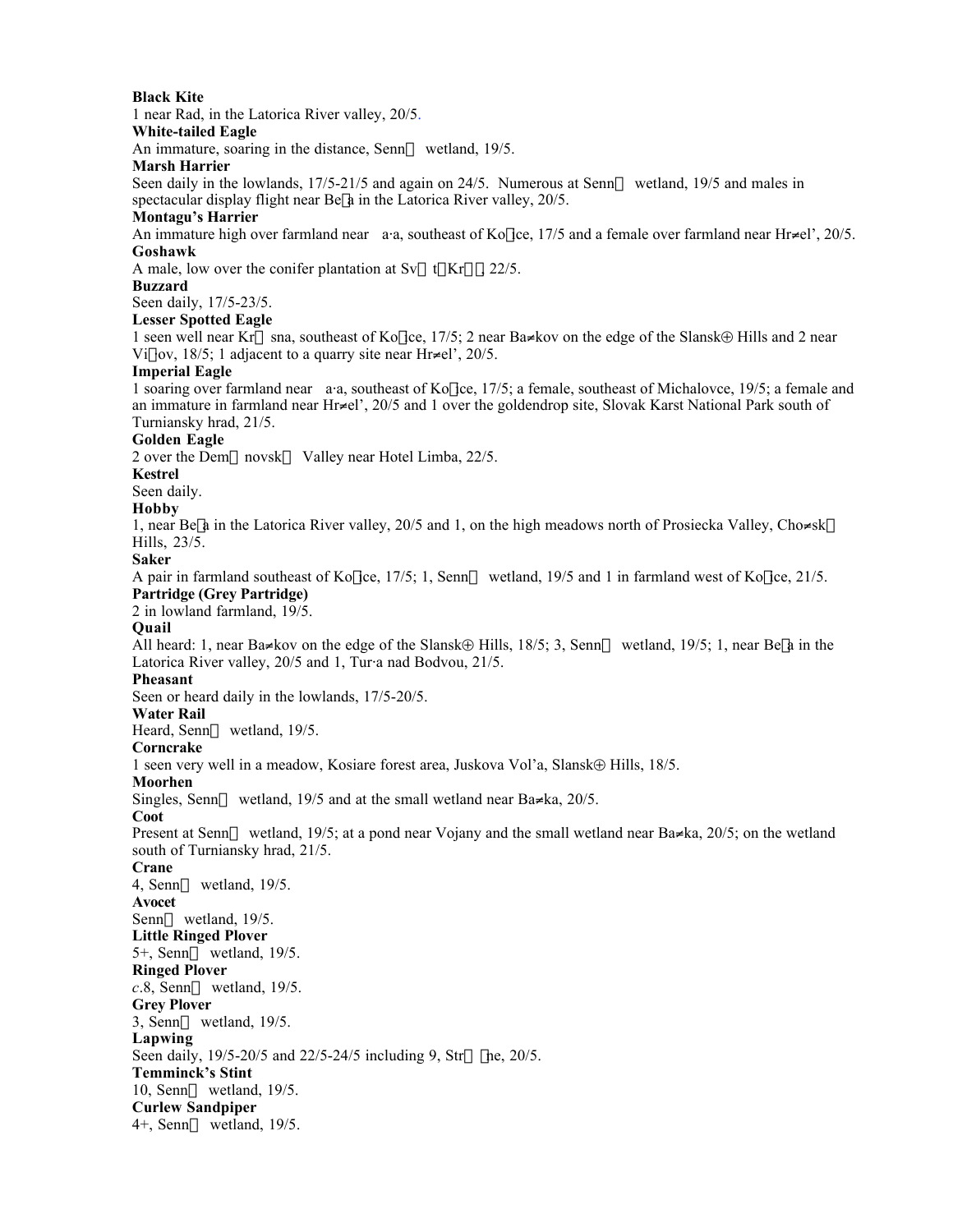**Dunlin** Senn— wetland, 19/5. **Ruff** Senn— wetland, 19/5. **Black-tailed Godwit**  $c.15$ , Senn— wetland, 19/5. **Redshank**  $2+$ , Senn— wetland, 19/5. **Wood Sandpiper** Senn— wetland, 19/5. **Little Gull** *c*..30, Senn— wetland, 19/5. **Black-headed Gull** Seen daily, 19/5-23/5. **Yellow-legged Gull** Senn— wetland, 19/5 and Liptovsk $\leftrightarrow$  Mikul $\leftrightarrow$ , 22/5. **Whiskered Tern** 2, Sennæ wetland, 19/5; several at a pond near Vojany and *c*.11 at the small wetland near Ba≠ka, 20/5. **Black Tern** *c*.10, Senn— wetland, 19/5 and 11 at the small wetland near Ba≠ka, 20/5. **White-winged Black Tern** 1 in splendid summer plumage, Senn— wetland, 19/5. **Feral Pigeon** Small numbers seen daily. **Stock Dove** Small numbers in lowland farmland, 17/5-19/5 and on 21/5. **Woodpigeon** Seen daily. **Collared Dove** Seen daily, 17/5-21/5 and on 24/5. **Turtle Dove** Small numbers seen or heard daily, 17/5-22/5. **Cuckoo** Seen or heard daily, 17/5-23/5. **Eagle Owl** An adult on a ledge at a quarry near Hr≠el', 20/5. **Ural Owl** Superb views of a female in beech forest southeast of  $K_0$  ice, 17/5. **Swift** Small numbers seen daily, 19/5-24/5. **Bee-eater** 1 calling, high over farmland near a⋅a and 2, near Nizna Mysl'a, southeast of KoÎice, 17/5; 2 at a quarry site near Hr≠el', 1 near Hrad and a breeding colony, Str $\leftrightarrow$  |ne, 20/5. **Hoopoe** 1, near Ba≠kov on the edge of the Slansk⊕ Hills, 18/5; 1, Senn— wetland, 19/5; 1, Str⇔  $|ne, 20/5$  and 1, opposite the abandoned vineyards south of Turniansky hrad, Tur⋅a nad Bodvou, 21/5. **Wryneck** 1 and another heard, near Ba≠kov on the edge of the Slansk⊕ Hills, 18/5 and 1 heard, Biela hora, Michalovce, 19/5. **Grey-headed Woodpecker** 1 heard by tefan and Steve, in the park adjacent to the Zemplinske museum, Michalovce, 19/5. **Black Woodpecker** An adult male gave superb views in forest on steep slopes near Hotel Limba, Dem—novsk $\leftrightarrow$  Valley, 22/5. **Great Spotted Woodpecker** A male with family party, in forest near Hotel Dargov,  $19/5$ ; 1 heard in forest on the plateau above  $Z \leftrightarrow$  dielska Gorge, Slovak Karst National Park, 21/5; 1, Liptov village folk museum, Pribylina, 22/5 and 1, Hotel Limba, Dem  $\leftarrow$  novsk $\leftrightarrow$  Valley, 23/5. **Syrian Woodpecker** Excellent views of 1 in the park adjacent to the Zemplinske museum, Michalovce, 19/5; 1 at the small wetland near Ba≠ka, 20/5 and 1-2 in the abandoned vineyards next to the goldendrop site, south of Turniansky hrad, 21/5. **Middle Spotted Woodpecker** 1, Biela hora, Michalovce, 19/5.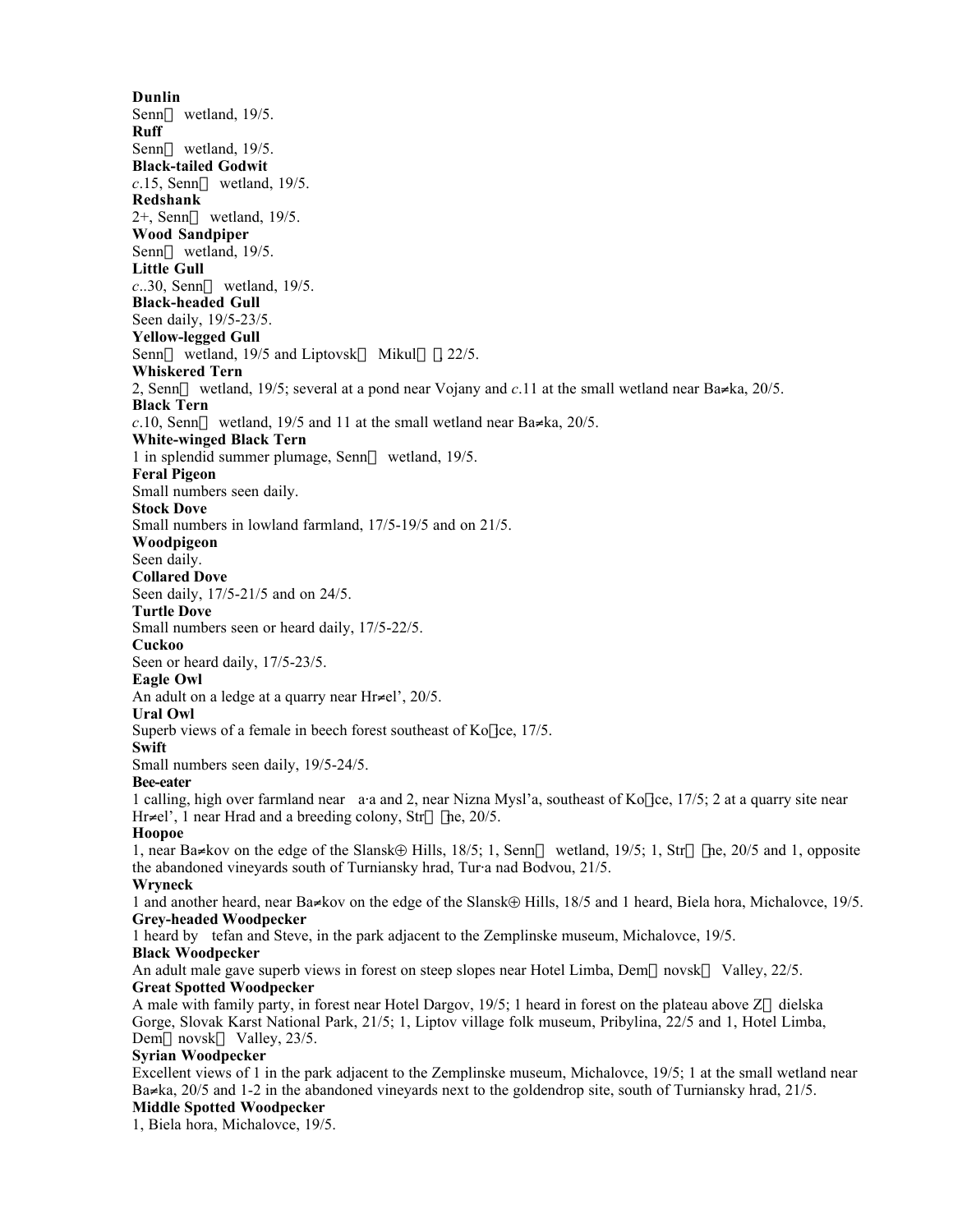#### **White-backed Woodpecker**

1 heard by Pavol on the forest walk near Juskova Vol'a, Slansk⊕ Hills, 18/5.

#### **Crested Lark**

1 and another heard, near Be<sup> $\vert a$ </sup> in the Latorica River valley and 1 near the border crossing into Hungary, Slovenske Nov— Mesto, 20/5; 2, Tur⋅a nad Bodvou, 21/5.

#### **Woodlark**

3, near Ba≠kov on the edge of the Slansk⊕ Hills, 18/5.

#### **Skylark**

Seen daily.

#### **Sand Martin**

Senn— wetland, 19/5; several, Str $\leftrightarrow$  |ne, 20/5 and several over the river in Liptovsk $\leftrightarrow$  Mikul $\leftrightarrow$  |, 22/5.

#### **Swallow**

Seen daily.

**House Martin**

#### Seen daily.

**Tree Pipit**

2, near Ba≠kov on the edge of the Slansk⊕ Hills, 18/5; 2+, Liptov village folk museum, Pribylina and 1 in scattered scrub and pines on the nature reserve adjacent to the church at Sv—t | Kr⊆|, 22/5; 1, Prosiecka Valley, Cho $\neq$ sk— Hills, 23/5.

#### **Meadow Pipit**

Several on the high meadows north of Prosiecka Valley, Cho≠sk— Hills,  $23/5$ .

#### **Water Pipit**

Several on the slopes of Chopok, Lower Tatras National Park, 23/5.

#### **Blue-headed Wagtail**

Seen daily in the lowlands, 17/5-21/5.

#### **Grey Wagtail**

Seen daily, 20/5-23/5 including a male at the pond near Hotel Dargov, 20/5 and 4, Prosiecka Valley, Cho≠sk— Hills, 23/5.

#### **White Wagtail**

Seen daily.

#### **Dipper**

1 in Z⇔dielska Gorge, Slovak Karst National Park, 21/5.

#### **Wren**

1, in forest near Hotel Dargov, 19/5; 1,  $Z \leftrightarrow$  dielska Gorge, Slovak Karst National Park, 21/5 and 1 heard, Hotel Limba, Dem $\leftarrow$ novsk $\leftrightarrow$  Valley, 23/5.

#### **Dunnock**

1, Liptov village folk museum, Pribylina and 1 on steep slopes near Hotel Limba, Dem—novsk $\leftrightarrow$  Valley 22/5; several in pine scrub on the slopes of Chopok, Lower Tatras National Park and in Prosiecka Valley, Cho≠sk—Hills  $23/5.$ 

#### **Alpine Accentor**

Amazing, close views of 3 birds down to a few feet, Chopok, Lower Tatras National Park, 23/5.

#### **Robin**

Seen or heard daily, 17/5-19/5, on 21/5 and again, 23/5-24/5.

#### **Nightingale**

Heard singing on 17/5 and daily, 19/5-21/5, particularly at the river valley sites and at sites in the south close to the Hungarian border on 20/5. 1 seen briefly in the park adjacent to the Zemplinske museum, Michalovce, 19/5; 1 seen at the 'eagle owl' quarry near Hr≠el', 20/5 and 1 seen well by Steve in the abandoned vineyards next to the goldendrop site, south of Turniansky hrad, 21/5.

#### **Black Redstart**

Seen daily including a pair with nest at Hotel Dargov.

#### **Whinchat**

3 on the high meadows north of Prosiecka Valley, Cho≠sk— Hills,  $23/5$ .

# **Stonechat**

Seen daily, 17/5-22/5.

#### **Wheatear**

2, near Be $\alpha$  in the Latorica River valley, 20/5 and 1, on Chopok, Lower Tatras National Park, 23/5.

#### **Ring Ouzel**

Bill and Steve had good views of a male in a Norway spruce at the chairlift at Tri Dom≠eky, Lower Tatras National Park and there were 2+ males in spruces on the edge of the high meadows north of Prosiecka Valley, Cho≠sk— Hills, 23/5.

#### **Blackbird**

Seen or heard daily.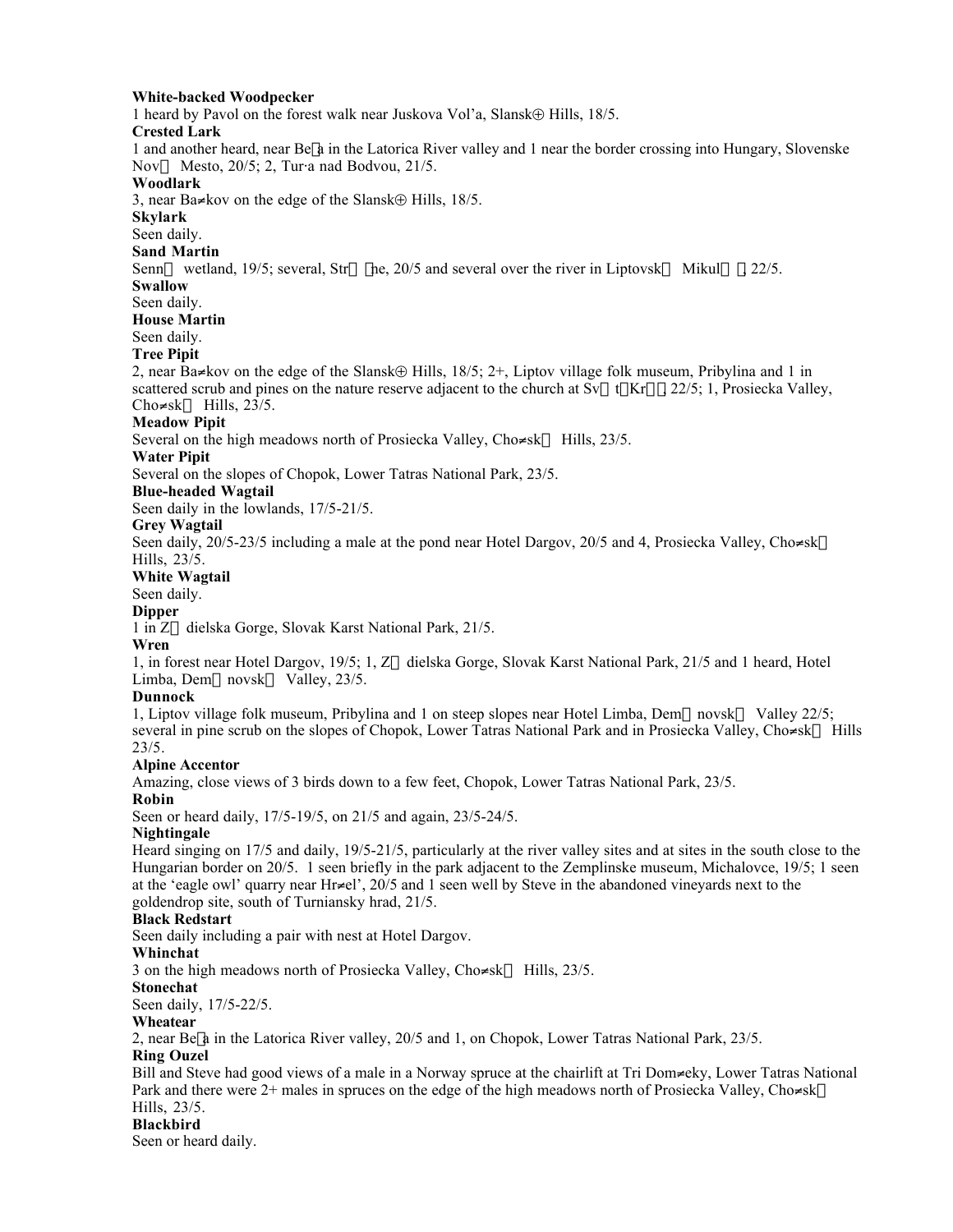#### **Fieldfare**

Seen in the lowlands on  $18/5$  and then daily,  $21/5-24/5$ , including 4 in Ko ice,  $21/5$ ; birds around Hotel Limba; Liptov village folk museum at Pribylina and the salas at fiar on 22/5 and 1 in the park Petrovov sad, Ko $\vert$ ice, 24/5. **Song Thrush**

# Seen or heard daily.

**Mistle Thrush**

3 in scattered scrub and pines on the nature reserve adjacent to the church at Sv—t | Kr⊆|, 22/5 and 1 in Norway spruce on the lower slopes of Chopok, Lower Tatras National Park, 23/5.

#### **River Warbler**

1 heard, near Kr $\leftrightarrow$ sna, southeast of Ko[ice, 17/5; 1 heard on the outskirts of Vranov nad Topl'ou, 18/5; 1 and another heard, near Be<sup> $\alpha$ </sup> in the Latorica River valley, 20/5; incredible views of 1 in scrub at the edge of Liptovsk $\leftrightarrow$ Mara reservoir south of Liptovsk $\leftrightarrow$  Sielnica, 23/5.

#### **Savi's Warbler**

2 heard 'reeling', Senn—wetland, 19/5 and good (but brief) views of 2 near Be<sup>[</sup>a in the Latorica River valley, 20/5. **Sedge Warbler**

Senn—wetland, 19/5; 2 heard, near Be<sup> $\alpha$ </sup> and heard near Rad, in the Latorica River valley, 20/5.

#### **Marsh Warbler**

Heard near Ba≠kov on the edge of the Slansk⊕ Hills, 18/5; 1, at a quarry site near Hr≠el' and 2 heard at the small wetland near Ba≠ka, 20/5; 1 heard singing in the abandoned vineyards next to the goldendrop site, south of Turniansky hrad, 21/5; 1 seen well in scrub at the edge of Liptovsk $\leftrightarrow$  Mara reservoir south of Liptovsk $\leftrightarrow$  Sielnica, 23/5.

#### **Reed Warbler**

One heard, Senn—wetland, 19/5.

#### **Great Reed Warbler**

2 seen well and several heard; at both Senn— wetland on 19/5 and at the small wetland near Ba≠ka,  $20/5$ .

#### **Icterine Warbler**

3, in the park adjacent to the Zemplinske museum, Michalovce,  $19/5$ ; 1 at the salas at fiar,  $22/5$ ; 1 heard at the edge of Liptovsk<sup>\*</sup> Mara reservoir south of Liptovsk<sup>\*</sup> Sielnica, 23/5 and 1 seen by Bob and Irene in the park Petrovov sad, Ko $\vert$ ice, 24/5.

#### **Barred Warbler**

Several, near Ba≠kov on the edge of the Slansk⊕ Hills,  $18/5$ ; 1, at a quarry site near Hr≠el' and 1 heard near Be[a in the Latorica River valley, 20/5; 1, plus another heard, in the abandoned vineyards next to the goldendrop site, south of Turniansky hrad, 21/5.

#### **Lesser Whitethroat**

Seen on 19/5; 1, at a quarry site near Hr≠el' and 1 heard at the small wetland near Ba≠ka, 20/5; 1 heard at the salas at fiar and 1 heard on steep slopes near Hotel Limba, Dem—novsk $\leftrightarrow$  Valley, 22/5.

#### **Whitethroat**

Seen daily, 17/5-20/5 and again on 24/5.

#### **Garden Warbler**

Seen or heard daily on 17/5-18/5, again on 20/5 and daily, 22/5-23/5.

#### **Blackcap**

Seen or heard in song daily, 18/5-24/5.

#### **Wood Warbler**

Several, near Ba≠kov on the edge of the Slansk⊕ Hills and 1 heard, Kosiare forest area, Juskova Vol'a, Slansk⊕ Hills, 18/5; 1, in forest near Hotel Dargov, 19/5; 1 heard in forest on the plateau above  $Z \leftrightarrow$  dielska Gorge, Slovak Karst National Park, 21/5 and 1 heard, Prosiecka Valley, Cho≠sk— Hills, 23/5.

#### **Chiffchaff**

Seen or heard daily, 18/5-19/5 and 21/5-23/5.

**Willow Warbler**

Seen or heard daily, 21/5-23/5.

#### **Goldcrest**

1 plus another heard, Dem $\leftarrow$ novsk $\leftrightarrow$  ice-caves, Dem $\leftarrow$ novsk $\leftrightarrow$  Valley and 1 in the conifer plantation at Sv $\leftarrow$ t $|$ Kr⊆ $\vert$ , 22/5; seen and heard singing, Prosiecka Valley, Cho≠sk— Hills, 23/5 and heard, Hotel Limba, Dem $\leftarrow$ novsk $\leftrightarrow$  Valley, 24/5.

#### **Firecrest**

1 heard singing, Hotel Limba, Dem—novsk $\leftrightarrow$  Valley and 1, plus another singing, in forest on steep slopes near Hotel Limba, 22/5; 1, Hotel Limba and 1, Prosiecka Valley, Cho≠sk— Hills, 23/5.

#### **Spotted Flycatcher**

Seen daily, 18/5-24/5 including a pair around Hotel Dargov and 3 in the park adjacent to the Zemplinske museum, Michalovce, 19/5.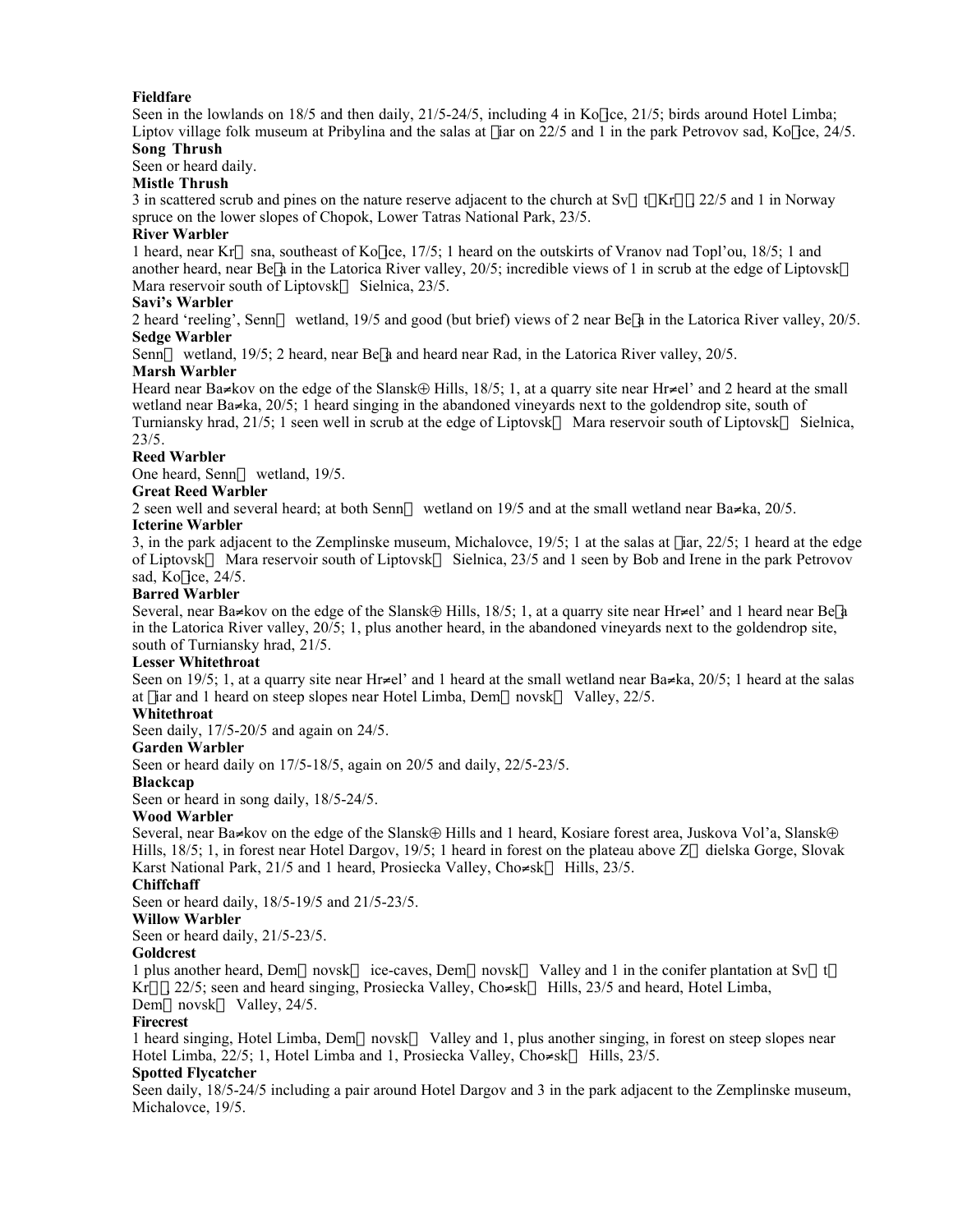#### **Red-breasted Flycatcher**

1 seen well and another briefly, Kosiare forest area, Juskova Vol'a, Slansk⊕ Hills, 18/5 and 1 heard in forest on the plateau above Z $\leftrightarrow$ dielska Gorge, Slovak Karst National Park, 21/5.

#### **Collared Flycatcher**

2 males and a female, near Ba≠kov on the edge of the Slansk⊕ Hills and 1 male and another heard, Kosiare forest area, Juskova Vol'a, Slansk⊕ Hills, 18/5.

# **Long-tailed Tit**

Several heard in the scrub above  $Z \leftrightarrow$  diel, Slovak Karst National Park, 21/5.

**Marsh Tit**

2-3, Biela hora, Michalovce, 19/5.

# **Willow Tit**

1, Liptov village folk museum, Pribylina, 22/5 and 1, Prosiecka Valley, Cho≠sk— Hills, 23/5.

#### **Crested Tit**

1 heard, Dem—novsk $\leftrightarrow$  ice-caves and 2, plus another singing, in forest on steep slopes near Hotel Limba,

Dem independent valley, 22/5; 2, Hotel Limba, 23/5, with 1 heard there, 24/5.

#### **Coal Tit**

2, Liptov village folk museum, Pribylina and heard, Dem inovsk  $\leftrightarrow$  ice-caves, Dem involves  $\leftrightarrow$  Valley, 22/5; 1, Prosiecka Valley, Cho≠sk— Hills, 23/5.

#### **Blue Tit**

1, Hotel Dargov and heard in the scrub, above  $Z \leftrightarrow$  diel, Slovak Karst National Park, 21/5.

**Great Tit**

Seen or heard daily, 17/5-23/5.

#### **Nuthatch**

1 heard, near Kr $\leftrightarrow$ sna, southeast of Ko $\vert$ ice, 17/5; Biela hora, Michalovce and in the park adjacent to the Zemplinske museum, Michalovce, 19/5.

#### **Treecreeper**

1 heard, Kosiare forest area, Juskova Vol'a, Slansk⊕ Hills, 18/5 and 1, in forest near Hotel Dargov, 19/5.

#### **Penduline Tit**

1 heard near Nizna Mysl'a, southeast of Ko $\vert$ ice, 17/5; a pair making frequent visits to the nest, plus another seen near the tower, Senn— wetland, 19/5; 1 heard at a quarry site near Hr≠el' and 1 seen well at the nest and others heard, near Be $\alpha$  in the Latorica River valley, 20/5.

#### **Golden Oriole**

Seen or (mostly) heard daily in the lowlands, 17/5-21/5, including early morning song at Hotel Dargov and 3+ seen well near Be $|a|$  in the Latorica River valley, 20/5.

#### **Red-backed Shrike**

Seen daily, 17/5-23/5.

#### **Great Grey Shrike**

3 in scattered scrub and pines on the nature reserve adjacent to the church at Sv $\leftarrow$ t $\vert$ Kr $\subseteq$ , 22/5.

**Jay**

Seen daily, 19/5-23/5.

#### **Magpie**

Seen daily.

#### **Nutcracker**

2, Hotel Limba, Dem—novsk $\leftrightarrow$  Valley and 1-2, in forest on steep slopes near Hotel Limba, 22/5; 1 at the edge of the high meadows north of Prosiecka Valley, Cho≠skæ Hills, 23/5 and 1, Hotel Limba, 24/5.

#### **Jackdaw**

Seen daily, 19/5-24/5, including a partial albino in Michalovce, 19/5.

#### **Rook**

Seen on 17/5 and daily, 19/5-23/5, including several in Michalovce, 19/5; in Poprad on 21/5 and at a rookery in Liptovsk $\leftrightarrow$  Mikul $\leftrightarrow$ , 22/5-23/5. A bird of the urban environment and farmland.

#### **Hooded Crow**

Seen daily, 18/5-23/5.

#### **Raven**

Seen daily,  $17/5-19/5$  and  $21/5-23/5$  including a group of 5 near Kr $\leftrightarrow$ sna,  $17/5$ . In eastern Slovakia, frequently seen in open, lowland farmland.

#### **Starling**

Seen daily.

**House Sparrow**

Seen daily, 17/5-21/5 and 23/5-24/5.

#### **Tree Sparrow**

Seen daily, 17/5-21/5 and on 23/5. Present around Hotel Dargov.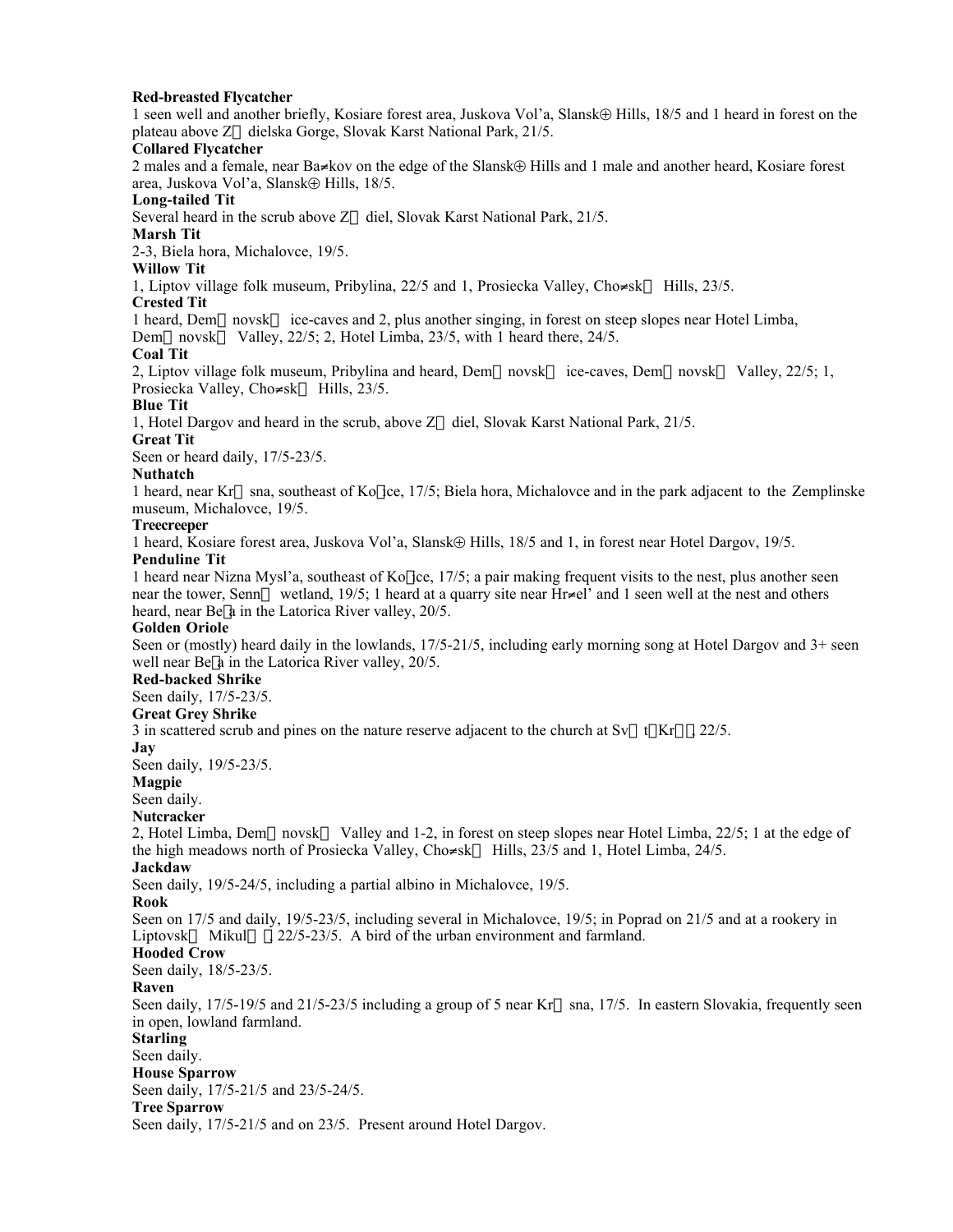#### **Chaffinch**

Seen or heard daily.

**Serin** Seen or heard daily, including bright, singing males at Hotel Dargov and Hotel Limba.

#### **Greenfinch**

Seen daily, 17/5-23/5.

**Goldfinch**

Seen daily.

#### **Siskin**

1, Liptov village folk museum, Pribylina and heard calling around the church at  $Sv \leftarrow t | Kr \subseteq I$ , 22/5.

### **Linnet**

3, Senn— wetland,  $19/5$  and small numbers seen daily,  $21/5-23/5$ .

#### **Crossbill**

1, Liptov village folk museum, Pribylina and 2 over the conifer plantation at Sv $\leftarrow$ t $\vert$  Kr $\subseteq$  |, 22/5.

#### **Scarlet Rosefinch**

2 stunning males, a female and another male singing, in scrub at the edge of Liptovsk $\leftrightarrow$  Mara reservoir south of Liptovsk $\leftrightarrow$  Sielnica, 23/5.

#### **Bullfinch**

2, Liptov village folk museum, Pribylina, 22/5.

#### **Hawfinch**

*c*.7, near Ba≠kov on the edge of the Slansk⊕ Hills, 18/5; 4, at a quarry site near Hr≠el', 20/5; 1, Liptov village folk museum at Pribylina, 22/5 and 3, at the edge of Liptovsk $\leftrightarrow$  Mara reservoir south of Liptovsk $\leftrightarrow$  Sielnica, 23/5.

#### **Yellowhammer**

Seen or heard daily, 17/5-23/5.

#### **Rock Bunting**

A male and female at the goldendrop site, Slovak Karst National Park, south of Turniansky hrad, 21/5.

# **Reed Bunting**

2, Senn— wetland, 19/5.and 1, near Be<sup>l</sup>a in the Latorica River valley, 20/5.

#### **Corn Bunting**

Near Ba≠kov on the edge of the Slansk⊕ Hills, 18/5; Senn— wetland, 19/5 and in open farmland (from the minibus) on  $18/5 \& 21/5$ .

#### **Budgerigar**

1, for a while being hotly pursued by a male saker, in farmland near a⋅a, southeast of Ko∫ice, 17/5.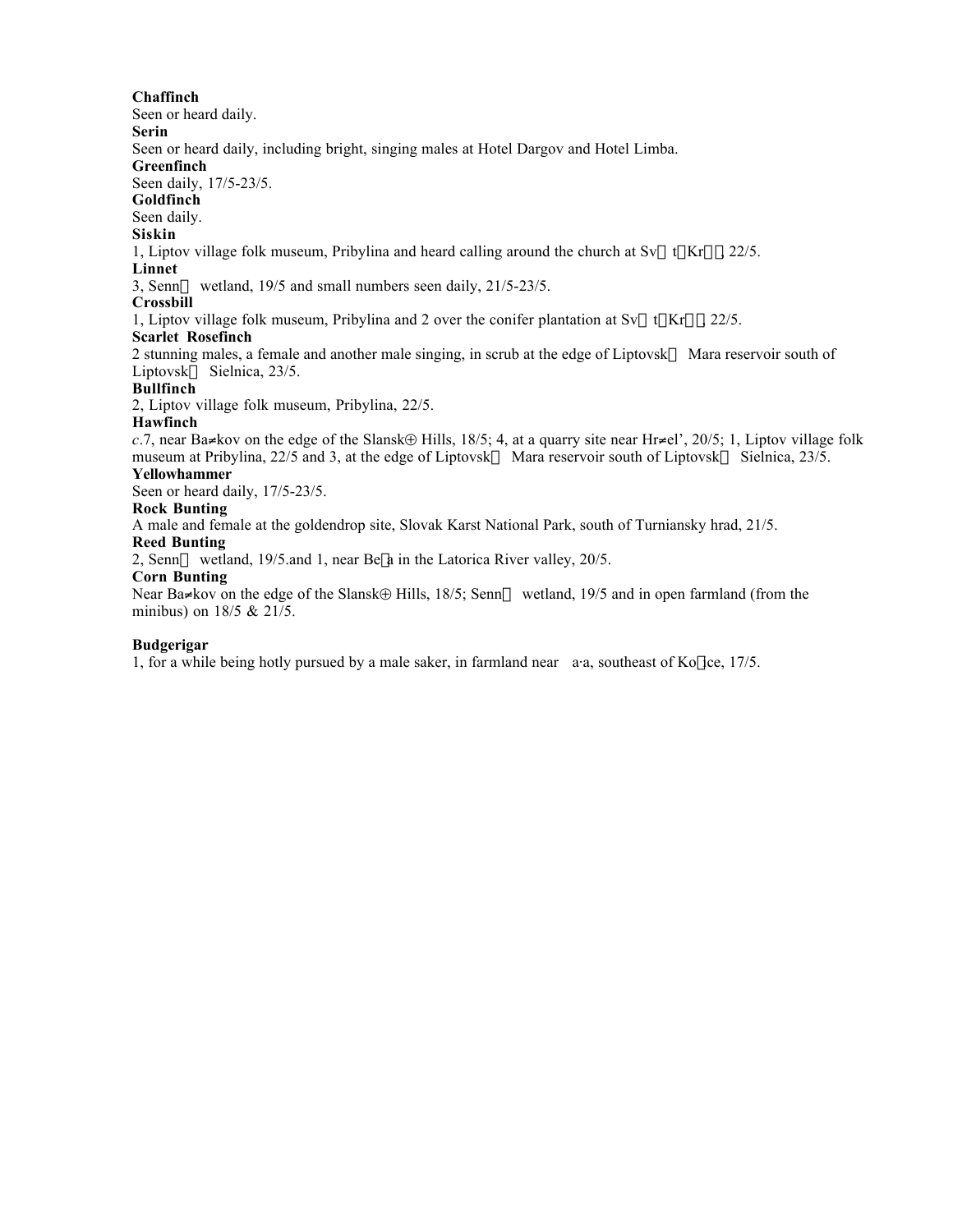# **Mammals**

English & scientific names follow *The Atlas of European Mammals* (Mitchell-Jones *et al*. 1999)

**Eastern Hedgehog** *Erinaceus concolor* Road kills noted on 19/5, 20/5 & 24/5. **Brown Hare** *Lepus europaeus* 1 just outside TrebiÎov; 1 in arable farmland near Hr≠el' and 1 at a pond near Vojany, 20/5. **Rabbit** *Oryctolagus cuniculus* 1, near Ba≠kov on the edge of the Slansk⊕ Hills, 19/5 and 1 at the goldendrop site, Slovak Karst National Park, south of Turniansky hrad, 21/5. **Red Squirrel** *Sciurus vulgaris* 1, Hotel Limba, Dem $\leftarrow$ novsk $\leftrightarrow$  Valley, 22/5. **Alpine Marmot** *Marmota marmota* 1, Chopok, Lower Tatras National Park, 23/5. **European Souslik** *Spermophilus citellus* Several seen well on a 'souslik meadow',  $Str \leftrightarrow$   $\ln e$ , 20/5. **Muskrat** *Ondatra zibethicus* 1, Senn— wetland, 19/5. A Nearctic species, introduced to Europe in 1905. **Brown Rat** *Rattus norvegicus* 2, Liptov village folk museum, Pribylina, 22/5. **Red Fox** *Vulpes vulpes* 1, on the high meadows north of Prosiecka Valley, Cho≠skæ Hills, 23/5. Scats (droppings) noted near Ba≠kov on the edge of the Slansk⊕ Hills, 19/5 and Str $\leftrightarrow$  |ne, 20/5. **Roe Deer** *Capreolus capreolus* 1, in forest near Hotel Limba, Dem—novsk $\leftrightarrow$  Valley, 22/5; 1 near Liptovsk $\leftrightarrow$  Mara reservoir, south of Liptovsk $\leftrightarrow$ Sielnica and a female with fawn, on the high meadows north of Prosiecka Valley, Cho≠sk—Hills,  $23/5$ . **Alpine Chamois** *Rupicapra rupicapra* 4, Chopok, Lower Tatras National Park, 23/5.

# **Amphibians & Reptiles**

English & scientific names follow *A Field Guide to the Reptiles and Amphibians of Britain and Europe* (Arnold & Burton 1978)

**Fire Salamander** Salamandra salamandra 5 (in the rain!), in forest above  $Z \Leftrightarrow$  dielska Gorge, Slovak Karst National Park, 21/5. **Yellow-bellied Toad** *Bombina variegata* 1, near Ba≠kov on the edge of the Slansk⊕ Hills, 18/5 and 5 in ruts along the track on the high meadows above Prosiecka Valley, Cho≠sk— Hills, 23/5. **Fire-bellied Toad** *Bombina bombina* Heard at Senn—wetland, 19/5. **Marsh Frog** *Rana ridibunda* Near Be<sup> $\vert$ </sup> a and near Rad, in the Latorica River valley, 20/5. **Sand Lizard** *Lacerta agilis* A juvenile seen by Rosemary, near Ba≠kov on the edge of the Slansk⊕ Hills, 18/5. **Green Lizard** *Lacerta viridis* 1 seen by Bob at the goldendrop site, Slovak Karst National Park south of Turniansky hrad, 21/5.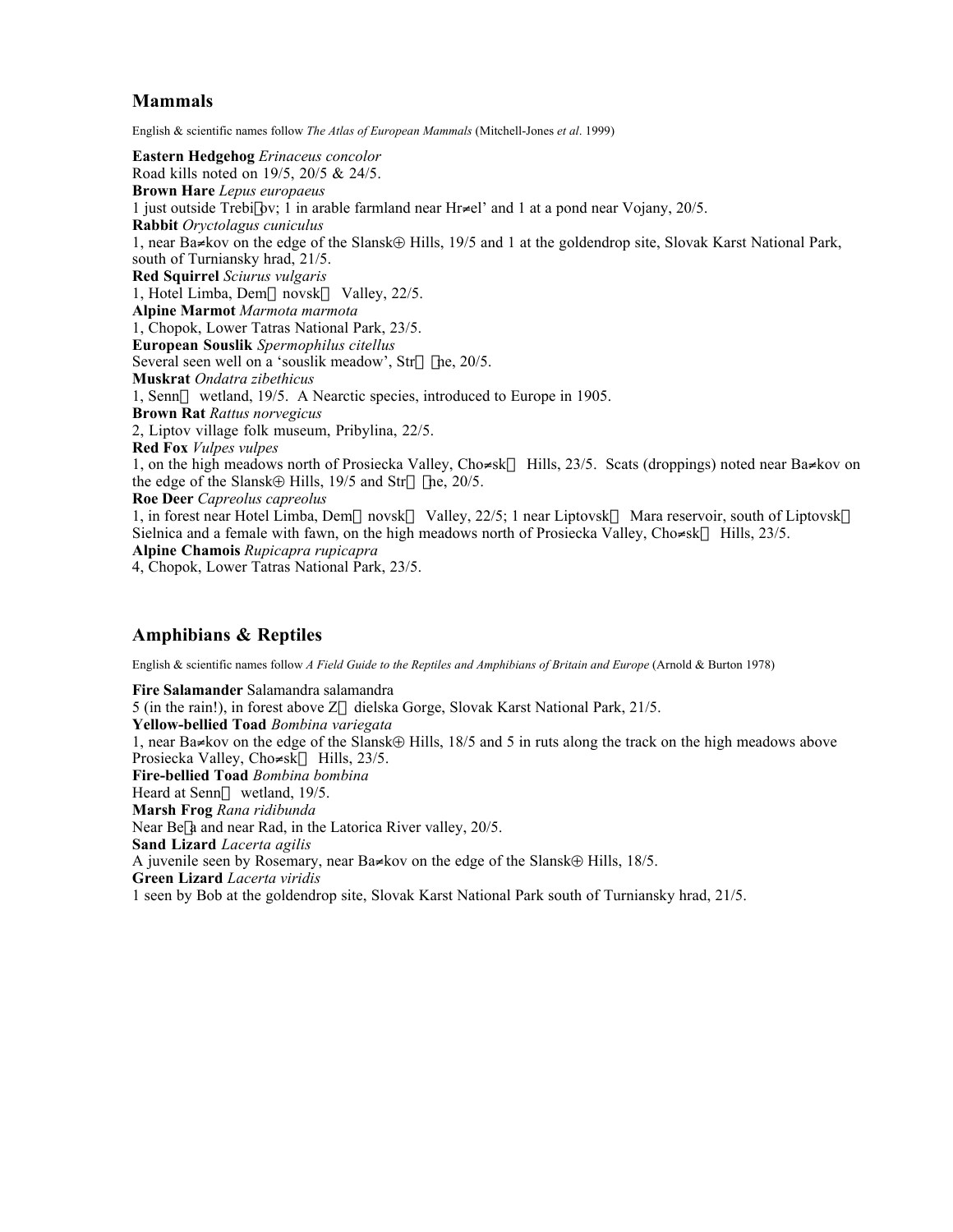# **Butterflies**

English & scientific names largely follow Collins Field Guide to Butterflies of Britain & Europe (Tolman & Lewington 1997)

**Swallowtail** *Papilio machaon* In farmland near a⋅a, southeast of Ko|ice, 17/5 and at the goldendrop site, Slovak Karst National Park, south of Turniansky hrad, 21/5. **Scarce Swallowtail** *Iphiclides podalirius* Near Ba≠kov on the edge of the Slansk⊕ Hills and Kosiare forest area, Juskova Vol'a, Slansk⊕ Hills, 18/5; near Bel a in the Latorica River valley, 20/5. **Southern Festoon** *Zerynthia polyxena* Near Be<sup> $\alpha$ </sup> in the Latorica River valley, 20/5. **Black-veined White** *Aporia crataegi* Near Be<sup> $\vert$ </sup> a in the Latorica River valley, 20/5. **Green-veined White** *Artogeia napi* Near Bela in the Latorica River valley, 20/5 and Prosiecka ('Bear') Valley, Cho≠sk—Hills, 23/5. **Orange Tip** *Anthocharis cardamines* Near Ba≠kov on the edge of the Slansk⊕ Hills, 18/5; Senn— wetland, 19/5; Near Be|a in the Latorica River valley,  $20/5$ ; meadow and scrub near the edge of Liptovsk $\leftrightarrow$  Mara reservoir south of Liptovsk $\leftrightarrow$  Sielnica and Prosiecka Valley, Cho≠sk— Hills,  $23/5$ . **Pale Clouded Yellow** *Colias hyale* or **Berger's Clouded Yellow** *Colias alfacariensis* Near Ba≠kov on the edge of the Slansk⊕ Hills, 18/5. **Brimstone** *Gonepteryx rhamni* Prosiecka Valley, Cho≠sk— Hills, 23/5. **Wood White** *Leptidea sinapis* or **Fenton's Wood White** *Leptidea morsei* Near Ba≠kov on the edge of the Slansk⊕ Hills, 18/5 and Prosiecka Valley, Cho≠sk— Hills, 23/5. **Black Hairstreak** *Satyrium pruni* At a quarry site near Hr≠el',  $20/5$ . In blackthorn scrub. **Small Copper** *Lycaena phlaeas* Senn— wetland, 19/5 and near Be<sup> $\vert$ </sup> a in the Latorica River valley, 20/5. **Common Blue** *Polyommatus icarus* Near Ba≠kov on the edge of the Slansk⊕ Hills, 18/5 and near Be|a in the Latorica River valley, 20/5. **Camberwell Beauty** *Nymphalis antiopa* Prosiecka Valley, Cho≠sk— Hills,  $23/5$ ; seen by John, Rosemary and Steve. **Peacock Butterfly** *Inachis io* Meadow and scrub near the edge of Liptovsk $\leftrightarrow$  Mara reservoir south of Liptovsk $\leftrightarrow$  Sielnica, 23/5. **Painted Lady** *Vanessa cardui* In farmland near a⋅a, southeast of Ko[ice, 17/5; near Ba≠kov on the edge of the Slansk⊕ Hills, 18/5 and near Senderov, 19/5. **Map Butterfly** *Araschnia levana* 2, in the meadow and scrub near the edge of Liptovsk $\leftrightarrow$  Mara reservoir south of Liptovsk $\leftrightarrow$  Sielnica, 23/5. **Glanville Fritillary** *Meltaea cinxia* On the plateau above  $Z \leftrightarrow$  dielska Gorge, Slovak Karst National Park, 21/5. **Knapweed Fritillary** *Melitaea pheobe* Near Ba≠kov on the edge of the Slansk⊕ Hills, 18/5. **Woodland Ringlet** *Erebia medusa* Goldendrop site, south of Turniansky hrad and on the plateau above Z $\leftrightarrow$ dielska Gorge, Slovak Karst National Park, 21/5 and in the meadow and scrub near the edge of Liptovsk $\leftrightarrow$  Mara reservoir south of Liptovsk $\leftrightarrow$  Sielnica, 23/5. **Small Heath** *Coenonympha pamphilus* Near Ba≠kov on the edge of the Slansk⊕ Hills, 18/5; near Be|a in the Latorica River valley and at a quarry site near Hr≠el', 20/5. **Speckled Wood** *Pararge aegeria* Near Ba≠kov on the edge of the Slansk⊕ Hills, 18/5. **Grizzled Skipper** *Pyrgus malvae* At a quarry site near Hr≠el', 20/5. **Chequered Skipper** *Carterocephalus palaemon* Kosiare forest area, Juskova Vol'a, Slansk⊕ Hills, 18/5. **Large Skipper** *Ochlodes venatus* Near Ba≠kov on the edge of the Slansk⊕ Hills, 18/5.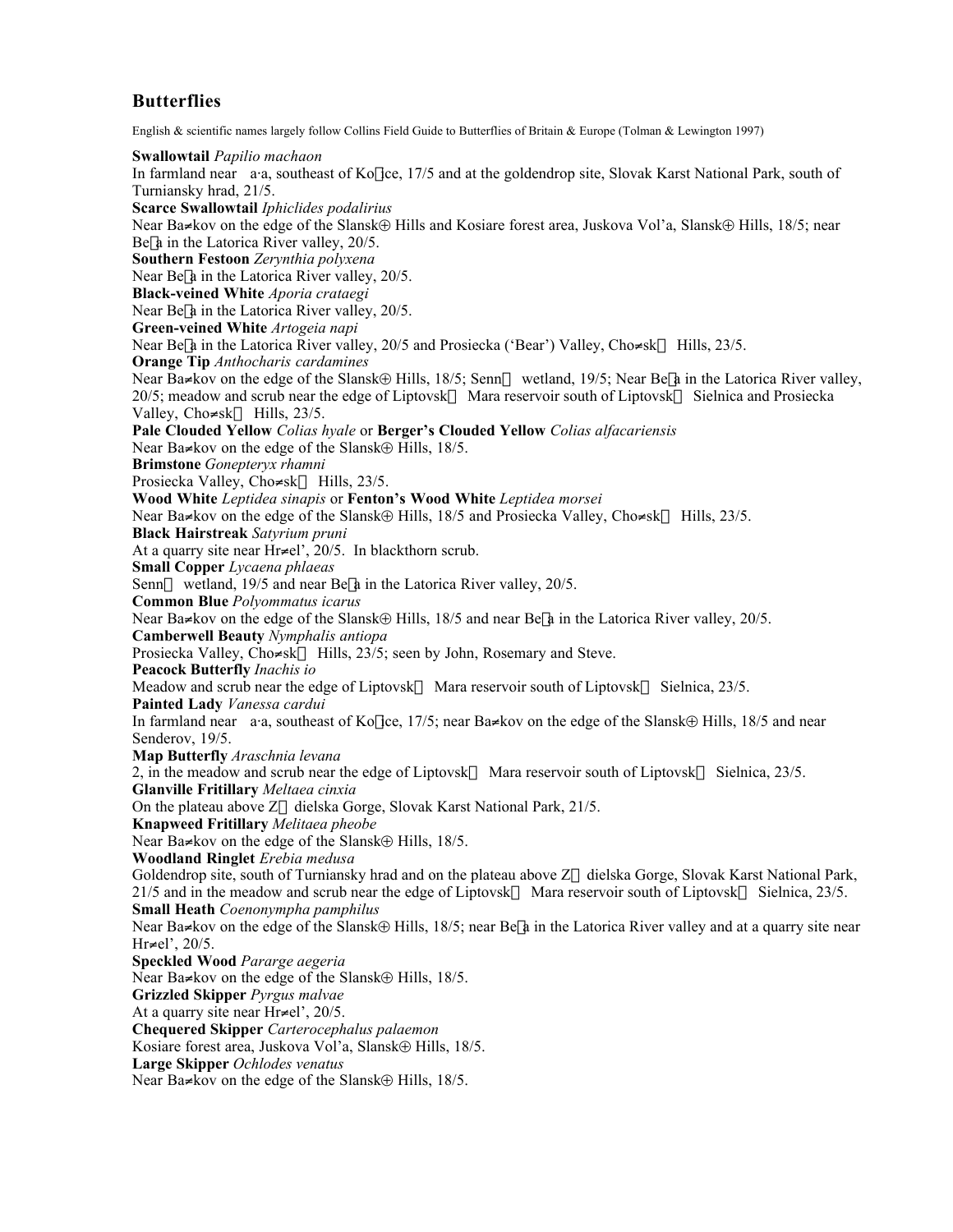# **Moths**

**Elephant Hawk-moth** *Deilephila elpenor* 1, Hotel Dargov, 18/5.

# **Dragonflies**

a *Gomphus* dragonfly, probably **Club-tailed Dragonfly** *Gomphus vulgatissimus* Near Ba≠kov on the edge of the Slansk⊕ Hills, 18/5. **Lesser Emperor** *Anax parthenope* Senn— wetland, 19/5.

# **Some miscellaneous invertebrates**

#### **Longhorn beetle sp.**

Near Ba≠kov on the edge of the Slansk⊕ Hills, 18/5.

A large, spotted **weevil**

Prosiecka Valley, Cho≠sk— Hills, 23/5.

#### **Field Cricket**

Near Ba≠kov on the edge of the Slansk⊕ Hills, 18/5 and in the abandoned vineyards next to the goldendrop site, south of Turniansky hrad, 21/5.

#### **Hornet** *Vespa crabro*

Near Ba≠kov on the edge of the Slansk⊕ Hills, 18/5 and near Be|a in the Latorica River valley, 20/5.

#### a **Raft Spider** sp.

Seen by Rosemary on a pond near Rad, in the Latorica River valley, 20/5.

#### **Roman Snail**

Near Ba≠kov on the edge of the Slansk⊕ Hills, 18/5; in the abandoned vineyards next to the goldendrop site south of Turniansky hrad and in Z⇔dielska Gorge, Slovak Karst National Park, 21/5 and in Prosiecka Valley, Cho≠sk— Hills, 23/5.

#### **Carpathian Blue Slug**

4 (1 violet-blue in coloration, the others green!) in the Z $\leftrightarrow$ dielska Gorge, Slovak Karst National Park, 21/5; 2 (both green), Dem—novsk $\leftrightarrow$  ice-caves and 2 (1 violet-blue/1 green), in forest on steep slopes near Hotel Limba, Dem←novsk↔ Valley, 22/5. **Endemic to the Carpathian mountains region**.

#### A freshwater **leech**

A number in an ephemeral pool in ruts on the alpine meadows above Prosiecka valley, Cho≠sk— Hills, 23/5.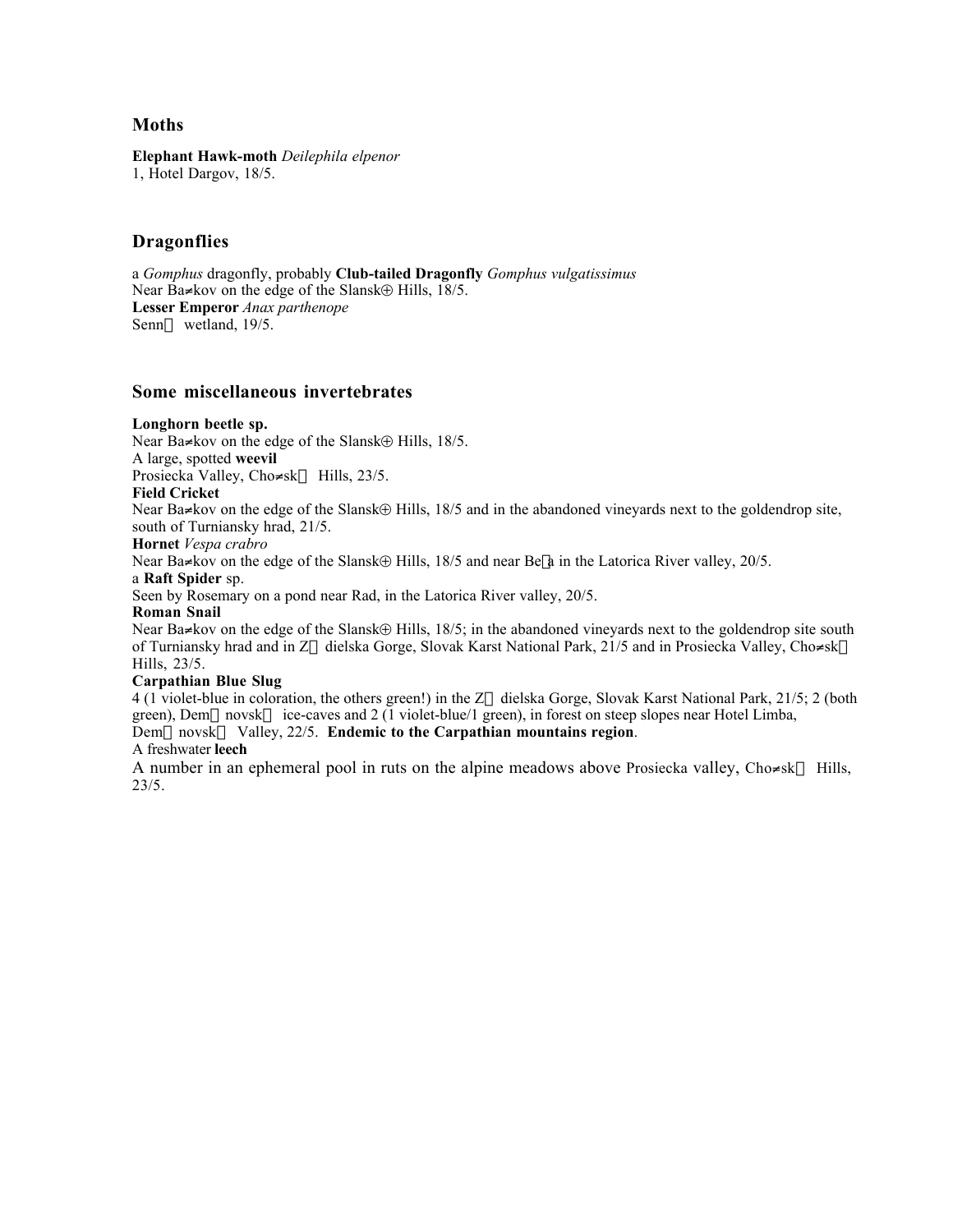# **Flowering and other plants**

Saturday, 17 May Beech forest near Kr<sup>→</sup>sna, east of Ko|ice (Ural owl wood) Bird's-nest Orchid *Neottia nidus-avis*

#### **Sunday, 18 May Slansk**⊕ **Hills**

**Forest & scrub near Ba**≠**kov on the edge of the Slansk**⊕ **Hills**

Bird's-nest Orchid *Neottia nidus-avis* Green-winged Orchid *Orchis morio* Lily-of-the-valley *Convallaria majalis* Sanicle *Sanicula europaea* Solomon's-seal sp. *Polygonatum* White Helleborine *Cephalanthera damasonium* Wood Anemone *Anemone nemorosa*

#### **Kosiare forest area, Juskova Vol'a**

Asarabacca *Asarum europaeum* Bird's-nest Orchid *Neottia nidus-avis* Coral-root Bitter-cress *Cardamine bulbifera* Dwarf Elder *Sambucus ebulus* Goldilocks Buttercup *Ranunculus auricomus* Pyramidal Bugle sp. *Ajuga pyramidalis* or *genevensis* Pyramidal Orchid *Anacamptis pyramidalis* Sanicle *Sanicula europaea* Wood-sorrel *Oxalis acetosella*

# **Monday, 19 May**

**Biela hora, Michalovce** Solomon's-seal sp. *Polygonatum* White Helleborine *Cephalanthera damasonium* a Wood Melick *Melica* sp.

#### **Senn—** wetland

Large stands of Ragged-Robin *Lychnis flos-cuculi*

#### **Tuesday, 20 May Arable farmland near Hr**≠**el'** Cornflower *Centaurea cyanus*

# **Quarry site near Hr**≠**el'**

Crosswort *Galium cruciata* Field Eryngo *Eryngium campestre* Hoary Cinquefoil sp. *Potentilla* sp. a purple Orache *Atriplex* sp. Oxlip *Primula elatior* Swallow-wort *Vincetoxicum hirundinaria*

#### **Near Be**Î**a in the Latorica River valley**

Birthwort *Aristolochia clematitis* Carthusian Pink *Dianthus carthusianorum* Dropwort *Filipendula vulgaris* Hound's Tongue sp. *Cynoglossum* sp. Star-of-Bethlehem sp. *Ornithogalum* sp. Yellow Vetch *Vicea lutea* **Wednesday, 21 May Goldendrop site, Turniansky hradny vrch, Slovak Karst National Park** Bastard Balm *Melittis melissophyllum* a Bellflower *Campanula siberica* Bladder Campion *Silene vulgaris* a Broomrape sp. *Orobanche*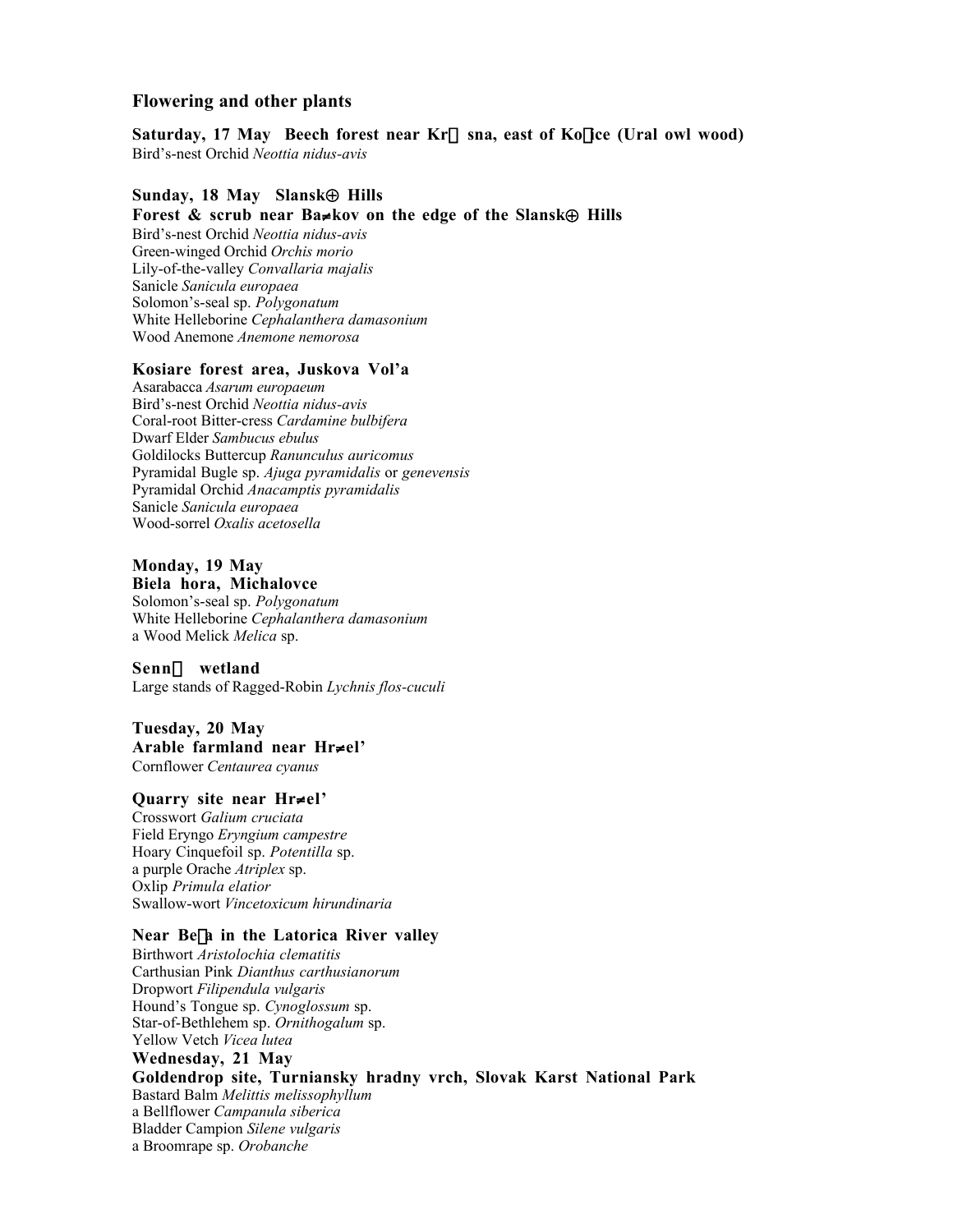Cornelian Cherry *Cornus mas* Downy Oak *Quercus pubescens* Field Cow-wheat *Melampyrum arvense* Field Eryngo *Eryngium campestre* Flax sp. *Linum* Goldendrop *Onosma viciani* (branched). Not in flower. Greater Celandine *Chelidonium majus* Kidney Vetch *Anthyllis vulneraria* Houseleek sp. *Sempervivum* Jurinea *Jurinea mollis* ssp. *macrocalathia* **Subspecies endemic to the Slovak Karst region** Meadow Clary *Salvia pratensis* Mountain Germander *Teucrium montanum* (has yellow flower) Mountain (or Blue) Lettuce *Lactuca perennis* Orange Mullein *Verbascum phlomoides* (flowers violet rather than yellow or orange-yellow as described) a Rockrose *Helianthemum nummularium* ssp. *grandiflorum* a Seseli sp. *Sesili* sp. Sickle Hare's-ear *Bupleurum falcatum* Solomon's-seal sp. *Polygonatum* Spring Pheasant's-eye *Adonis vernalis* a Spurge *Euphorbia polychroma* Stinking Meadow-rue *Thalictrum foetidum* Swallow-wort *Vincetoxicum hirundinaria* Towercress *Arabis turrita* Tur⋅a Goldendrop *Onosma tornensis* (unbranched). **Endemic to the Slovak Karst region** White Helleborine *Cephalanthera damasonium* a Yarrow *Achillea pannonica* (an alpine Yarrow species) Yellow Woundwort *Stachys recta*

#### **Z**´**dielska plateau & gorge, Slovak Karst National Park**

Alpine Aster *Aster alpinus* a white flowered Anemone Asarabacca *Asarum europaeum* Austrian Dragonhead *Dracocephalum austriacum* Barberry *Berberis vulgaris* Bastard Balm *Melittis melissophyllum* Bird's-nest Orchid *Neottia nidus-avis* Blue Gromwell *Buglossoides purpureo-caerulea* Butterbur sp. *Petasites* sp. (streamside, gorge) Carthusian Pink *Dianthus carthusianorum* a purple-flowered Clover *Trifolium alpestre* Common Juniper *Juniperus communis* Coral-root Bitter-cress *Cardamine bulbifera* Coralroot Orchid *Corallorhiza trifida Dianthus praecox* ssp. *hungarica* (white, 'frilly-edged' flower) Downy Oak *Quercus pubescens* Drooping Bitter-cress *Cardamine enneaphyllos* (in gorge) Dusky Crane's-bill *Geranium phaeum* (streamside, gorge) Goatsbeard Spiraea *Aruncus dioicus* Hungarian Dyer's Greenweed *Genista tinctoria* ssp. *hungarica* Hungarian Iris *Iris aphylla* ssp. *hungarica* Kidney Vetch *Anthyllis vulneraria* Lady's-mantle sp. *Alchemilla* Lesser Honeywort *Cerinthe minor* Lily-of-the-valley *Convallaria majalis* Mountain Clover *Trifolium montanum* Mountain (or Blue) Lettuce *Lactuca perennis* Needle-grass sp. *Stipa* ('feathery') Pasque Flower sp. *Pulsatilla* Perennial Honesty *Lunaria rediviva* (streamside, gorge) Pyramidal Bugle *Ajuga genevensis* Solomon's-seal sp. *Polygonatum* Spreading Bellflower *Campanula patula*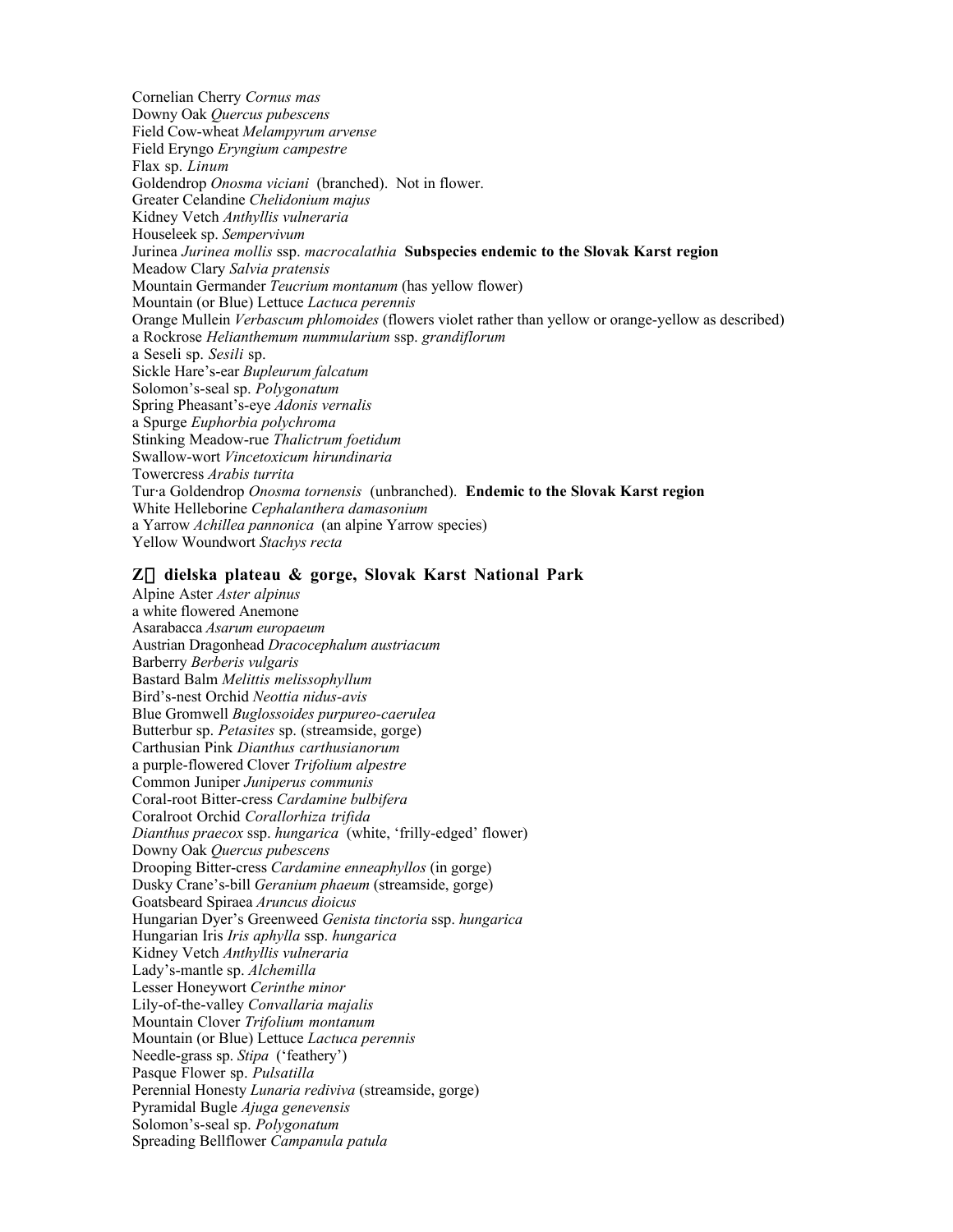a Speedwell *Veronica prostrata* Thyme sp. *Thymus* sp. (abundant on the sheep meadow) Toothwort *Lathraea squamaria* a Mustard sp. probably Tower Mustard *Arabis glabra* White Helleborine *Cephalanthera damasonium* Wood Anemone *Anemone nemorosa* a Woodruff sp. *Galium odoratum* or *Galium glaucum* Yellow Archangel *Lamiastrum galeobdolon* Yew *Taxus baccata*

#### **Brief roadside stop, Slovak Paradise National Park, Straten**´

Butterbur sp. *Petasites* sp. Globeflower *Trollius europaeus* Lady's-mantle *Alchemilla mollis* Marsh-marigold *Caltha palustris*

#### **Thursday, 22 May Salas at fiar**

Marsh-marigold *Caltha palustris*. Abundant along the stream

#### **Dem←nov↔, Dem←novsk↔ Valley**

Bogbean *Menyanthes trifoliata* Broad-leaved Marsh-orchid *Dactylorhiza majalis* a Broomrape sp. *Orobanche* Butterwort sp. *Pinguicula* sp. (not in flower) Cotton-grass sp. *Eriophorum* sp. Cuckooflower *Cardamine pratensis* Marsh Arrow-grass *Triglochin palustris* Marsh-marigold *Caltha palustris* Valerian sp. *Valeriana* sp. Water Avens *Geum rivale*

#### **Dem←novsk↔ ice-caves, Dem←novsk↔ Valley**

Auricula *Primula auricula* (not in flower) Clusius's Gentian *Gentiana clusii* Lily-of-the-valley *Convallaria majalis* May Lily *Maianthemum bifolium* Pyramidal Orchid *Anacamptis pyramidalis* a Snowbell *Soldanella carpatica* Solomon's-seal sp. *Polygonatum*

#### Wet raised mire near the church at  $Sv \leftarrow t | Kr \subseteq |$

Bilberry *Vaccinium myrtillus* Cuckooflower *Cardamine pratensis* Heather *Calluna vulgaris* Pyramidal Bugle sp. *Ajuga pyramidalis* or *genevensis* Violet sp. *Viola* sp. Wood Anemone *Anemone nemorosa*

#### **Forest near Hotel Limba, Dem←novsk↔ Valley**

Alpine Clematis *Clematis alpina* Broad-leaved Marsh-orchid *Dactylorhiza majalis* Common Columbine *Aquilegia vulgaris* Lungwort sp. *Pulmonaria* sp. May Lily *Maianthemum bifolium* Pyramidal Bugle sp. *Ajuga pyramidalis* or *genevensis*

# **Friday, 23 May Chopok, Lower Tatras National Park**